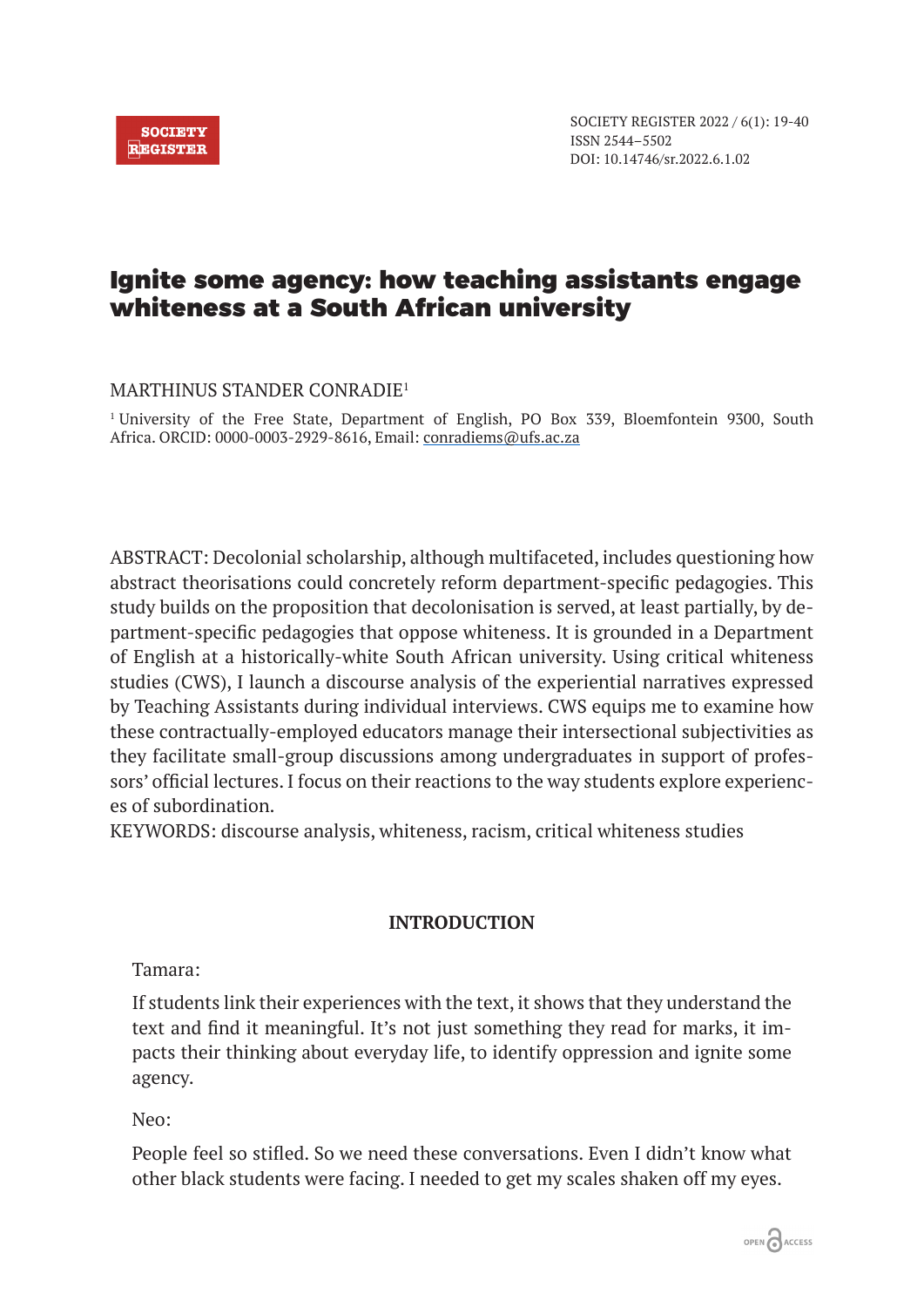This study is animated by three concerns. First, decolonisation unmasks how co-**L** loniality suffuses higher education with violence, but institutionalised whiteness threatens its progress. Some scholars are responding by bridging abstract theorisations of decolonisation with pedagogic reform at the level of institutional policy, but also down to department-specific changes (Makombe 2021; Wale 2019; Makhubela 2018).

Second, from broad institutional to department-specific levels, antiracist praxis is part of decolonisation. Some departments already facilitate antiracist learning, including studies in postcolonial literature, but deepening such critical pedagogies remains paramount (Mueller 2017).

Third, decolonial scholars could mobilise insights from critical race theory (CRT) and critical whiteness studies (CWS) (Makhubela 2018; Adams, Salter, Kurtis, Naemi, & Estrada-Villalta 2018). Both value counter-storytelling. Should counter-narratives feature in the pedagogies of some departments/disciplines? Both problematise covert racism, systemic inequity and discourses of white ignorance. Should white ignorance be methodically addressed in disciplines dedicated to unmaking material injustices and racist institutional cultures?

This study participates in these debates, grounded in a Department of English in a historically-white South African university (HWU). Many CWS undertakings centre students' narratives, but this project foregrounds contractually-employed teaching assistants (henceforth simply Assistants), since they are required to explicitly broach theorisations of racism with undergraduates, which could counter silence, avoidance and ignorance. This renders their narratives potentially valuable to CWS.

Using CWS, I conduct a discourse analysis of the experiential narratives expressed by Assistants during individual interviews and examine how Assistants reflect on opportunities to resist or preserve forms of whiteness while teaching postcolonial literature to small groups of undergraduates. I hone my analyses on Assistants' discomfort with and reactions to some students' penchant for invoking personal experience.

Many CWS projects investigate students' lived experiences based on the antiracist affordances of specific courses (Mueller 2020, 2017; Kelly 2017). To my knowledge, no discourse analyses scrutinise narratives collected from contractually-employed teaching assistants in South African departments of English. This study does so. It surfaces how Assistants manage their intersectional subjectivities and discomforting experiences while facilitating small-group discussions among undergraduates in support of professors' official lectures on postcolonial literature. Soon, I will delineate the conditions of Assistants' work. First, I outline two theoretic touchstones for my analysis.

#### **(IN)VULNERABILITY AND IGNORANCE**

Broadly, this study uses CWS to chart how whiteness truncates encounters with knowledge about racism during tutorial sessions on postcolonial literature. Earlier studies have mapped discourses that equip everyday white actors to deny the systemic dimensions of racism by atomising it as individual prejudice and by exculpating whites as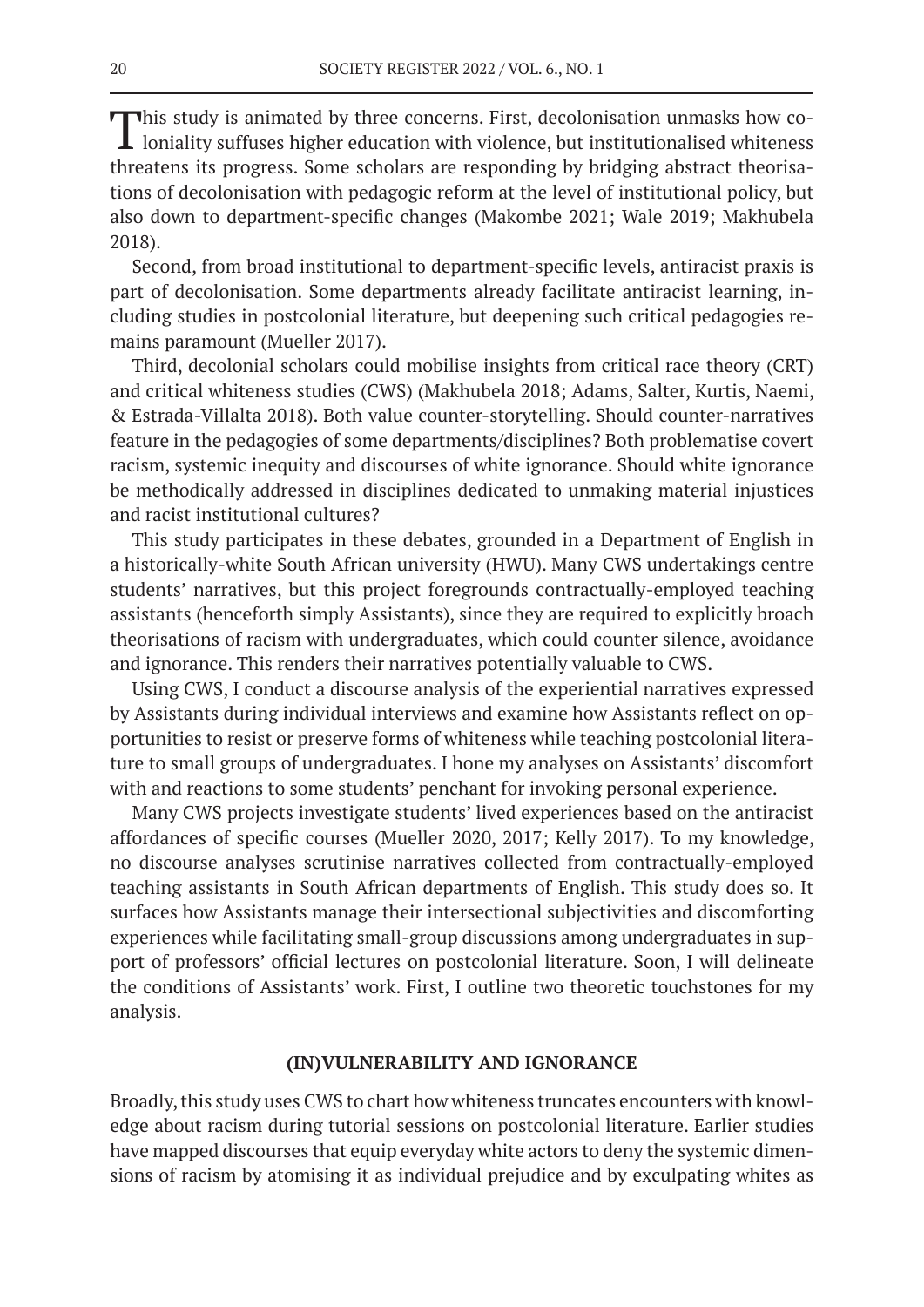passively enacting racism out of habit (Kelly 2017). Even universities that prize critical thinking and diversity can still develop novel forms of resistance against uncomfortable learning about racism. From this broad vantage, I distinguish two touchstones.

First, Wale (2019:1189) discursively analyses the narratives of South African students who self-identify as white and who study at an HWU—institutions with histories, symbols, traditions, cultures and curricula organised around whiteness and systemic racism. One of these narratives, called "out of my comfort zone", surfaces how some white students sincerely wrestle with the power-disruptive, ignorance-rupturing discomfort they encounter upon becoming, "vulnerable to learning about the experiences of black students" (Wale 2019:1200). I detail her argument later, but for now this observation suggests that if such "epistemic vulnerability" is traceable among students, then Assistants could evince similar modes of knowing that are, "open to uncomfortable learning" (Wale 2019:1200). Moreover, these Assistants could engage undergraduates in such learning.

To clarify, the above points are not exclusively pertinent to white racialisation. Participants in this study self-identify along multiple racial lines, but I read Wale's (2019:1200) "out of my comfort zone" as suggesting that if students can embody vulnerability, then Assistants could also show such vulnerability and grasp that many students, including white students, need to undergo learning about racism that is conducive to vulnerability. Wale (2019:1191) avers that this vulnerability can foster, "critical cultural openness", but what this openness implies for people who are differently situated in an intersectionally-hierarchical society, like South Africa, is an intricate question. Wale (2019:2014) advises that, "the same requirement for critical cultural openness may not be appropriate for black people". My interest lies in uncovering the kinds of discomfort that Assistants report, the discourses through which they affix meaning to uncomfortable teaching experiences, and what this might disclose about vulnerability in relation to antiracist pedagogy.

Second, Mueller's (2020) conceptualisation of white ignorance furnishes a proviso to Wale (2019) by elucidating how white students can profess insights into racism while controlling the consequences of knowing, both epistemologically and affectively, often by means of what is called strategic ignorance. Although small-group tutorials on postcolonial literature might indeed prompt the vulnerability that Wale (2019) observes, the depth of that epistemic and affective vulnerability remains uncertain. It might be counterweighted when white students (and white Assistants) strategically curate what they are willing to know about systemic racism. Relatedly, how Assistants who do not self-identify as white assign meaning to teaching experiences might yield insights into how they resist whiteness and ignorance. In short, my point is that Assistants' activities, and their reflections on these activities, proffer an opening for CWS that differs from, yet contributes to, research with students, full-time staff, intuitional policies and other domains of contestation.

The research aims addressed in this article can be summarised as follows. Assistants were interviewed about their experiences with teaching about racism via postcolonial literature. Assistants were asked to explicate how they manage their own authority in relation to students and their own potential discomfort during tutorial discussions, as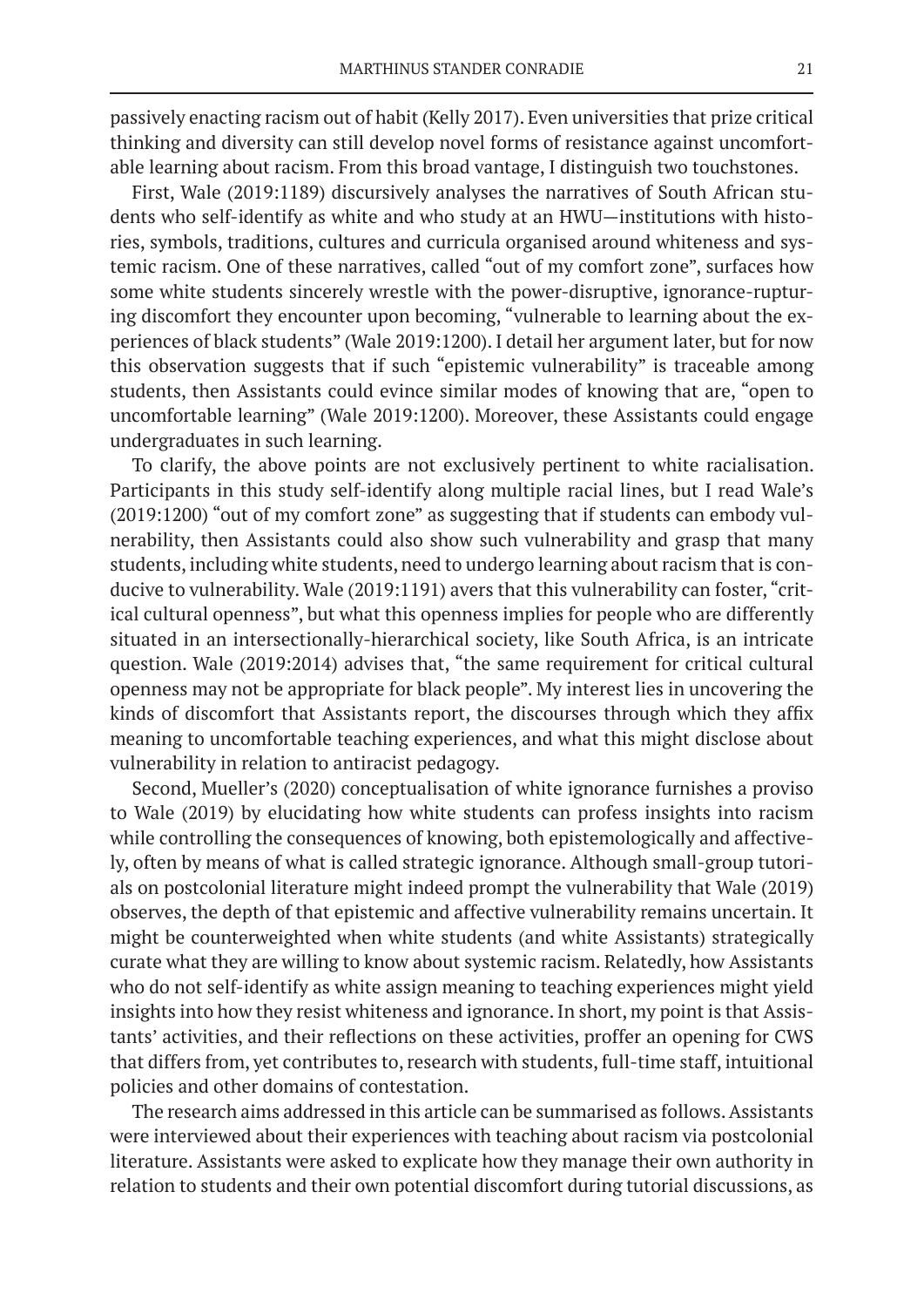well as the principal causes of discomfort. Assistants were asked to explain how they manage the potential impact of the positionalities with which they identify, and the racialised and gendered identities which students are likely to assign to them. CWS anchored my discourse analysis of these interviews, initially without a more definitive objective than discerning the sources of discomfort Assistants report, alongside an interest in how Assistants resist and/or sustain forms of whiteness. A first-level analysis suggested the relevance of the above-mentioned CWS work. Next, the value of researching Assistants warrants some clarification.

## **INSTITUTIONAL SETTING**

Most South African institutions of higher education face rising student numbers and a stagnating roster of fully-employed educators. Some universities have responded by training contractually-employed assistants to mitigate the danger that this student-lecturer ratio will precipitate passive learning. I designate them as Assistants to reduce the identifiability of the participants. This section concisely delineates their responsibilities.

All Assistants are enrolled for postgraduate studies, mainly Masters. They are charged with grading oral and written assessments on a roughly bi-weekly basis, and with actively involving groups of 15-25 students in face-to-face (prior to Covid-19) collaborative learning around the content covered during lectures. The department trains Assistants to utilise active-learning strategies, including flipped classrooms, student presentations, small-group discussions, essay-drafting exercises and difficult dialogues. The department's training manual stipulates that students should actively construct meaning with Assistants' aid by setting their own cultural and experiential milieus in critical conversation with the postcolonial texts and theory under study<sup>1</sup>.

In principle, these strategies should enliven active, collaborative knowledge construction. A review of research into these strategies exceeds the scope of this article, but to contextualise the current study, it should be noted that Assistants are both required and trained to identify students' relative strengths and weakness, and to innovatively scaffold students' capacities for independent meaning-making.

Consequently, Assistants undergo the challenge of balancing their own studies with teaching responsibilities, including learning-sessions, assessment and administration. In the department under study, Assistants were required to facilitate four one-hour learning-sessions per week and one consultation hour (face-to-face before Covid-19 and online from the second semester of 2020 onwards). Weekly meetings with the lecturer responsible for each module were also mandatory. Finally, Assistants must prepare for each learning-session based on the knowledge they have accumulated about the students assigned to them. Amid these pressures, Assistants are positioned to instigate and direct conversations in far more personalised and targeted ways compared to the formal lectures, which professors deliver to approximately three hundred students. How such opportunities unfold invites sustained analysis,

<sup>&</sup>lt;sup>1</sup> Citing the training manual would render the institution, department and participants identifiable, violating the terms for ethical clearance.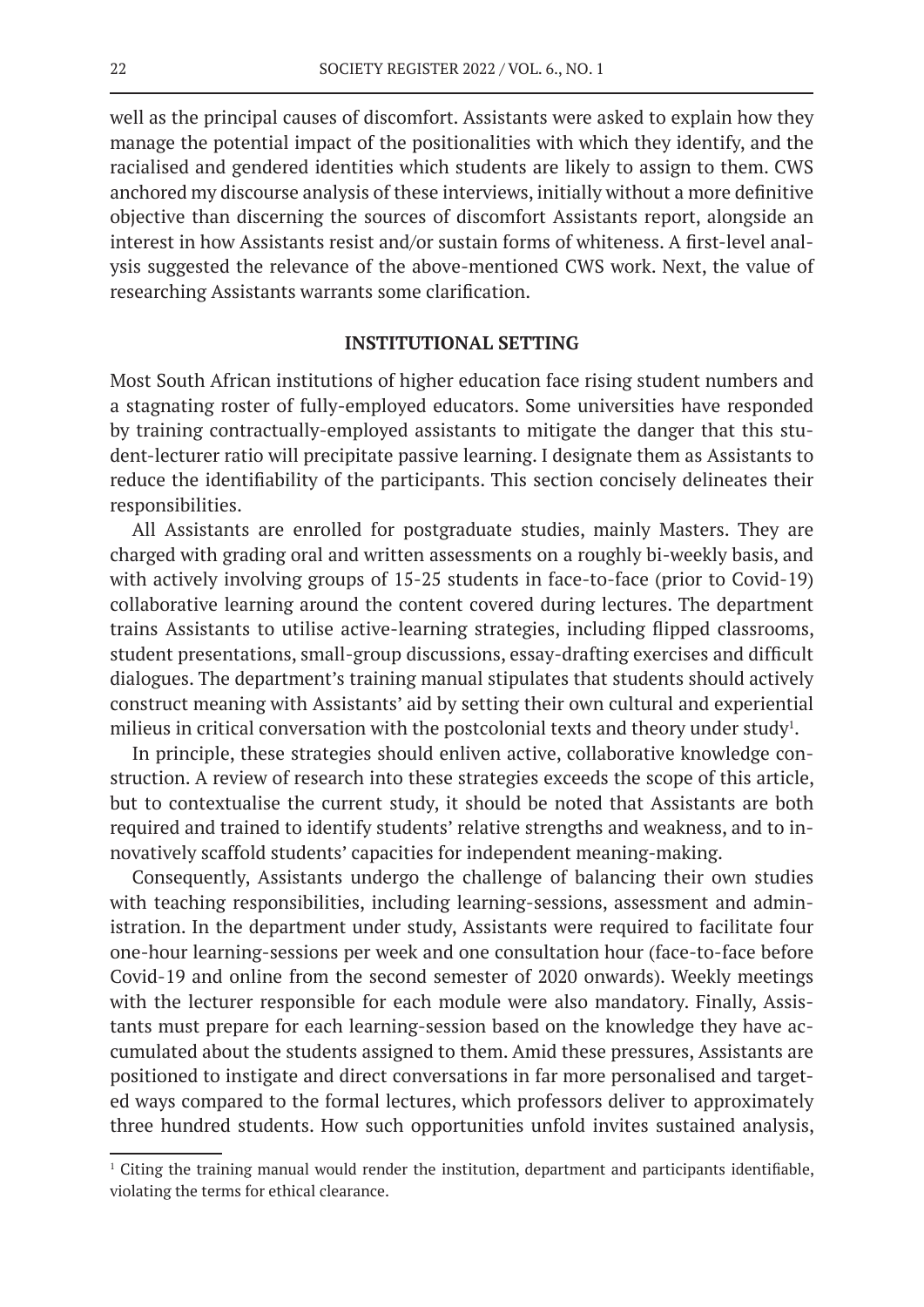particularly since the content around which Assistants must stimulate learning explicitly broach the reproduction of systemic racism, directions for antiracism and the role literary texts play maintaining/unmaking injustice. How these factors bear upon the findings will be clarified during the analysis.

Evidently, Assistants are employed as an institutional reaction to evolving teaching conditions. How this response contributes to decolonisation and antiracism merits critical inquiry given its potential to rupture and/or reproduce inequitable and intersectionally-oppressive epistemic ecologies (Makombe 2021; Adams et al. 2018). Such micro-level research is humble compared to institutional policy reform, but grasping the dynamics of Assistants' work can illuminate how specific departments advance/ retard decolonisation.

# **PARTICIPANT DETAILS**

All Assistants working in 2019-2021 participated, with the exception of three who left the university after 2020 and declined to participate. This yielded fifteen participants, which compares favourably with similar studies (Wale 2019; Kelly 2017). At the start of 2021, most Assistants had amassed at least three years' experience, with two having served for six years, while four had acquired only two years' experience. Eight were completing their Masters, while the rest were undergoing Honours education. Three Assistants self-identified as coloured, seven as white, four as black and one as Asian. I acquired permission to conduct interviews from the Institutional Review Board, the Academic Head of Department, and all professors responsible for teaching undergraduates. From each professor, I requested the module guide, assessments, and the activities they expected Assistants to execute as co-teachers, especially in terms of how literary analysis is taught in relation to systemic racism.

During each of the approximately ninety-minute interviews, Assistants marked the texts in Table 1 as the most provocative opportunities for inciting discussions of racism. These are not the only texts classed as postcolonial in the department, and they are supplemented by numerous secondary readings. Students also raised racism during discussions of other authors including Shakespeare and Jane Austen by, for instance, interrogating their relevance to an African university.

| <b>Title</b>                                    | <b>Author</b>     |
|-------------------------------------------------|-------------------|
| The Absolutely True Diary of a Part-Time Indian | Sherman Alexie    |
| <b>Ghost Strain N</b>                           | Mohale Mashigo    |
| Things Fall Apart                               | Chinua Achebe     |
| The Bluest Eye                                  | Toni Morrison     |
| Possessing the Secret of Joy                    | Alice Walker      |
| The Color Purple                                | Alice Walker      |
| The Madonna of Excelsior                        | Zakes Mda         |
| Houseboy                                        | Ferdinand Oyono   |
| Devil on the Cross                              | Ngugi wa Thiong'o |
| Coconut                                         | Kopano Matlwa     |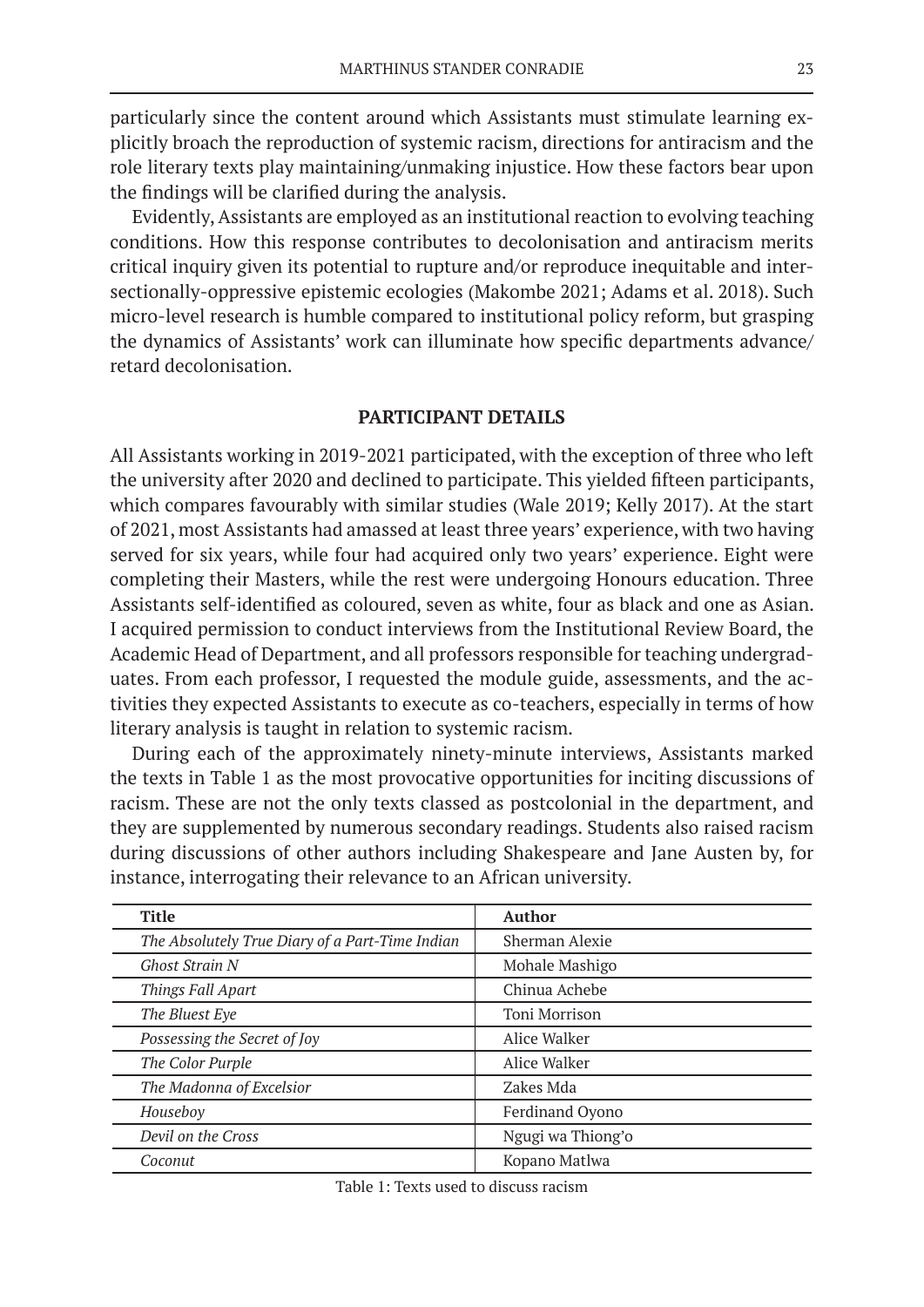The semi-structured questions that guided interviews are explicated below, along with a rationale for selecting Assistants.

## **SAMPLING RATIONALE**

CWS often map student experiences, but contractually-employed Assistants remain underresearched. To my knowledge, no recent projects have investigated how Assistants in South Africa manage their own racialised subjectivities and their relative power vis-a-vis students, while facilitating instruction on racism and literature. Undertaking such research accords with a theorisation of racism as institutionalised and underscores telling differences between students and Assistants, including the latter's institutional positionality and education-level.

First, apropos to institutional positionality, CWS typically study students in relation to the institutional reproduction of racist systems/structures by interrogating the discursive repertoires, symbolic and affective economies that equip students to preserve or resist racism and intersectional marginalisation (Wale 2019; Kelly 2017; Adams et al. 2018; Mueller 2017). Assistants are positioned differently. Their relative authority enables them to (de)legitimise some students' modes of knowledge production. However, Assistants' position is liminal, since they cannot significantly alter the curriculum. Therefore, like researching students, analysing Assistants centres everyday interactions, but with actors who inhabit the institution differently.

Second, with regards to education, compared to most student-participants in CWS (Wale 2019; Kelly 2017; Adams et al. 2018; Mueller 2017), Assistants have explored critical theory to more advanced levels. This could shape their teaching practices and their capacity to appraise their own practices during interviews. All participants for this study have completed postgraduate courses on postcolonial literature, critical feminist theories, eco-criticism and critical race theory. What this background betokens is uncertain. It might arm Assistants to help students grasp the subtle yet systemic dimensions of racism and to appraise literary interventions in intersectional oppression. Moreover, this educational background might augment Assistants' capacity to reflect on their teaching techniques during interviews. It seems reasonable to harbour higher expectations of Assistants' critical acumen, compared to undergraduate students. Additionally, as a matter of departmental policy<sup>2</sup>, Assistants are expected to stimulate learning environments that breach any routinised avoidance and discursive evasion of racism, principally by delving into postcolonial literary framings of racism. Consequently, tutorial interactions could approximate what Mueller (2017:226) terms "breaching conditions". Undergraduates with possessive investments in sidestepping critical conversations on racism are, in principle, drawn into difficult dialogues. Conversely, students who wish to problematise race-evasive logics are afforded opportunities to accomplish this.

However, Assistants might also encounter and collude in discursive manoeuvres that reproduce whiteness. Whiteness is notoriously tenacious. Mueller's (2020) caveat

<sup>&</sup>lt;sup>2</sup> As mentioned earlier, citing departmental policy would violate the conditions under which approval for the study was granted.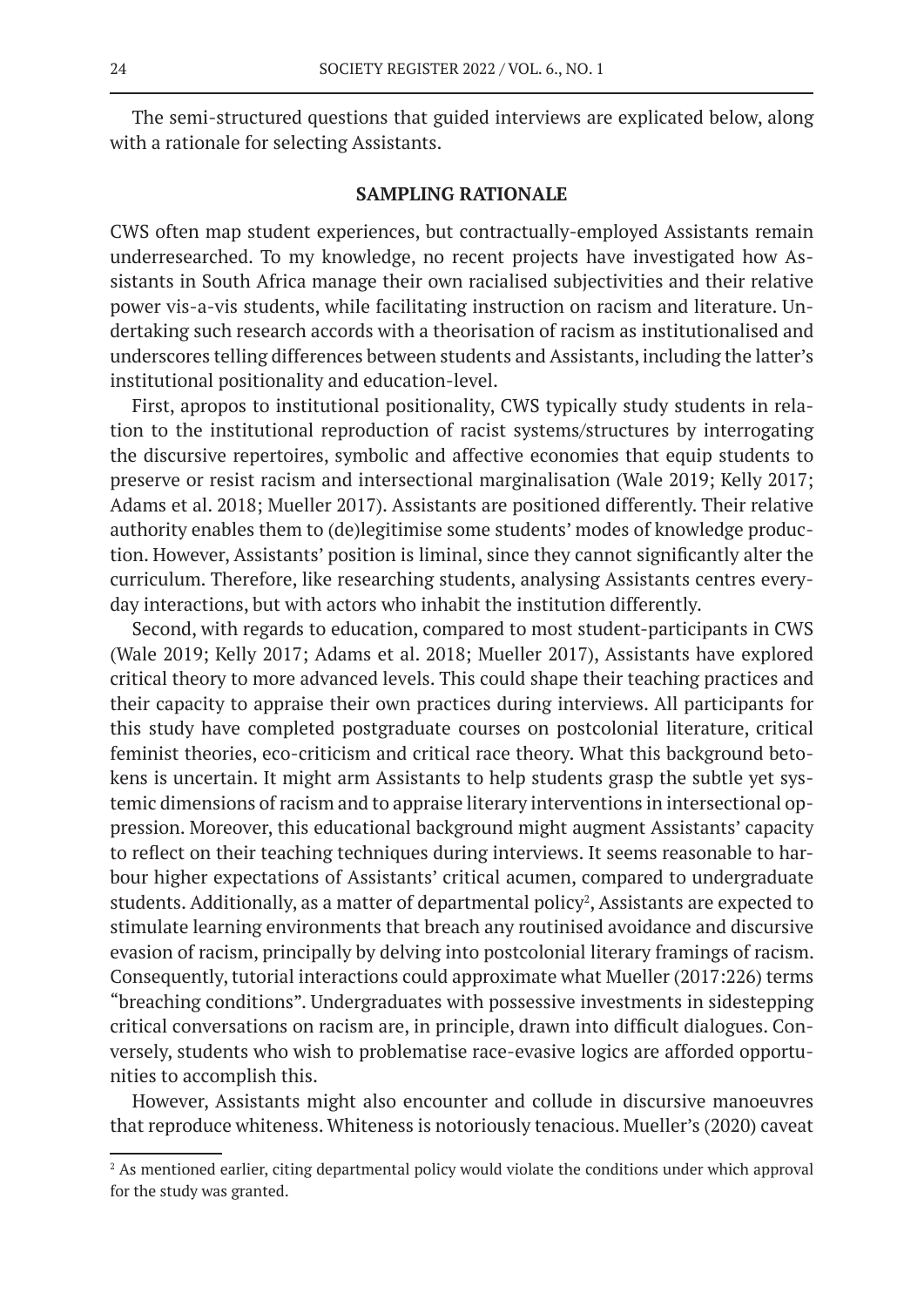remains: racism is sustained by practices through which white people manage what is known and felt. Similarly, Wale (2019) and Adams et al.'s (2018) exhortations to map the practices of those who resist systemic oppression remain equally cardinal, making CWS inquiry into Assistants both necessary and potentially fruitful.

## **INTERVIEWS PROCEDURES**

After securing ethical clearance, all fifteen Assistants were interviewed individually via an online platform in compliance with Covid-19 safety protocols. Adopting a semi-structured questionnaire schedule, Assistants were asked to reflect on the pedagogic strategies through which they broach racism with students while unpacking postcolonial literature, the relevance of Assistants' self-identifications and the identities South African students are likely to assign to them. Assistants were also questioned about how they manage their own authority vis-à-vis students, particularly in terms of how they foster an inclusive and active learning environment. During the process, Assistants were routinely asked to discern potential areas of discomfort around teaching about racism, obstacles to students' critical engagement, frustrations, sources of excitement and success. Assistants were also permitted to digress into areas of interest that would not otherwise have emerged, reflecting an appreciation of Assistants as critical thinkers.

One limitation of my approach stems from explicitly topicalising racism instead of researching the spontaneous/natural arising of racial formations. To partially attenuate this risk, I draw from Kerr's (2020:111) reminder that discourse analysts approach interviews, "as interactions in which speakers are performing various activities" that are agential and ideologically-productive. I argue that although topicalising race and racism is fraught with risk, it can still advance critical agendas, notably the task of undermining ignorance. Asking Assistants to explain how they draw students into discussions of racism and to critically appraise how they (Assistants) assign meaning to students' reactions can spur self-reflection and bolster agency (Kelly 2017). It might also be generative for Assistants to contemplate the risk of becoming complicit in defending race-evasive ideologies during heated tutorial discussions and to elucidate how their own intersectional identifications might inflect their teaching practices.

Mindful of Kerr's (2020:112) admonition that, "no piece of data is self-evidently about any particular topic [and can] be grouped or analysed in a number of ways," I argue that interviewees attended to three broad domains: 1) discomfort around teaching about racism, 2) students' efforts to personalise learning, and 3) Assistants' constructions of the ideal outcomes of learning.

Before explicating my findings, the next sections narrow my conceptualisation of ignorance, invulnerability (Wale 2019) and "creative maladjustment" (Adams et al. 2018:337). The relevance of these concepts surfaced after a first-level exploration of the interviews instead of being selected a-priori.

## **EPISTEMOLOGIES OF IGNORANCE**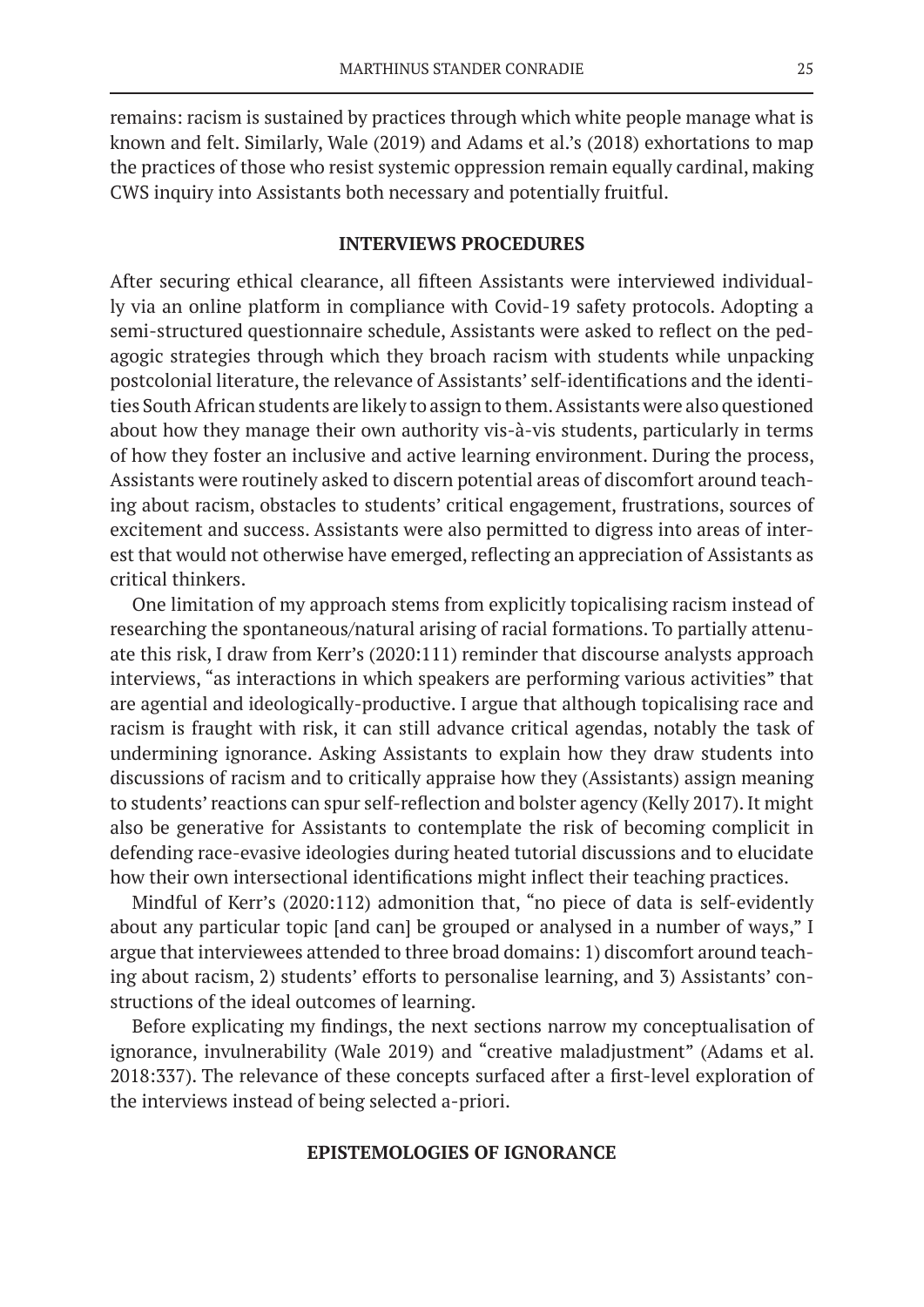Theorising race as socially constructed entails conceptualising epistemologies of racial ignorance as a, "culturally recursive accomplishment" anchored in, "a process of knowing designed to produce not knowing" about racism (Mueller 2017:220). Assistants' relationship with such epistemologies invites scrutiny.

CWS problematises ignorance about racism by exploring how institutionally-sanctioned knowledge ecologies ease the labour of ignorance. Various normative institutional discourses stymie the deepening and meaningful implementation of critical insights into systemic racism (Adams et al. 2018; Kelly 2017). Decolonial scholars treat this problem as the coloniality of institutionally-sanctioned knowledge (Makombe 2021; Makhubela 2018). Antiracist pedagogy responds by de-normalising such discourses, aiming to expose and disrupt the passive, habitual reproduction of racist discourses and to address the violence enacted on subordinated groups. One method for this de-normalisation is to centre subordinated epistemologies, so that counter-narratives from the marginalised can rupture ignorance (Adams et al. 2018).

Mueller (2017:219-220) cautions against overstressing the, "structurally induced habits", "unintentional routines", and "business as usual" discourses that equip white actors to claim unawareness or passive ignorance about racism. Overemphasizing systemically-induced patterns can eclipse white actors' possessive investment in evasive epistemologies, concealing the "creative agency" and innovative responses they can mount when the well-worn practices that perpetuate ignorance are challenged (Mueller 2017:221).

Indeed, Mueller (2017), Wale (2019) and Adams et al. (2018) adduce that contemporary social life teems with evidence of the severity and sophistication of racism. Concrete proposals for advancing justice are also widely available, with vocal calls for decolonisation contributing to and directing some of these calls (Makombe 2021; Makhubela 2018). Nurturing ignorance against this knowledge is an ongoing accomplishment. The socio-cognitive processes at stake are not, "private, asocial" modes of knowing; instead, "epistemologies of ignorance are social epistemologies, structured into the rhythms of institutions and everyday practices" (Mueller 2017:222).

Tellingly, this necessitates a theorisation of white subjectivities as structurally positioned, without framing them as passive dupes of the system. Rather, all people exercise a measure of self-direction and "motivated reasoning" to curate what knowledge is avowed, integrated and allowed to drive behaviour (Adams et al. 2018:347), as I hope to suggest during the analysis. Assistants must explicitly topicalise systemic racism in the context of postcolonial literature, which might complicate ignorance. But what can be learned from discursively analysing how they reflect on teaching experiences?

Following Mueller (2017), one complication for analysing Assistants' ruminations is to examine meanings that remain absent alongside those that emerge. As Assistants construct meaning around their teaching experiences, analyses must untangle both what is flagged and what is omitted (Mueller 2017). Since I rely on interviews, I cannot claim to have accessed tutorials directly. Correspondingly, I cannot offer a direct description of how tutorials unfold. The next sections bridge ignorance with invulnerability (Wale 2019) and creative maladjustment (Adams et al.'s 2018).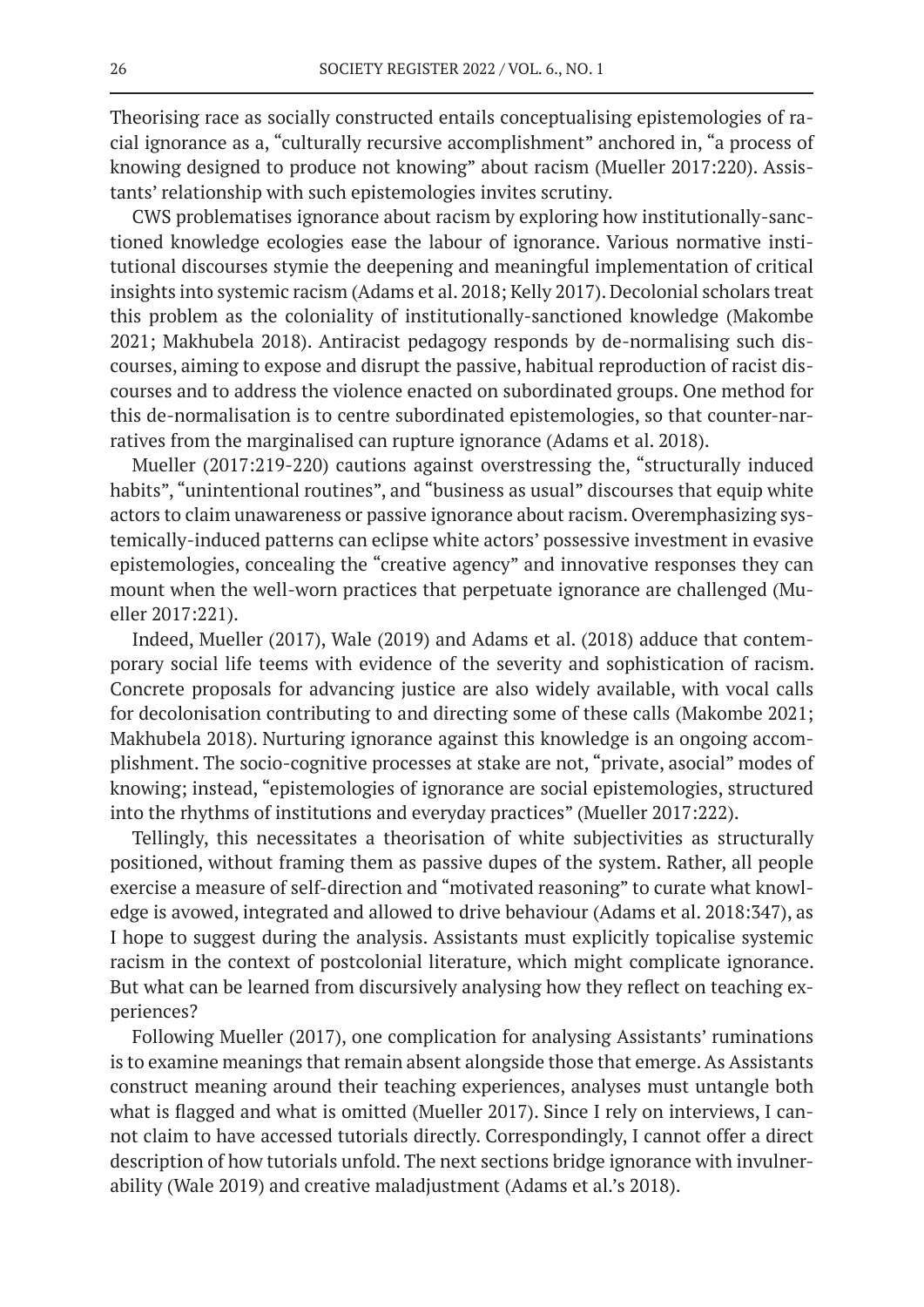#### **AFFECTS OF INVULNERABILITY**

Wale (2019:11189-1191) probes the "politics of emotion in white students' experiential narratives" and foregrounds affects of invulnerability, "being emotionally closed to being affected by the experiences of oppressed groups", and being closed to the way one's own positionality affects others. She contends that the valorisation of affective invulnerability constitutes a core desideratum of the idealised white-self. Moreover, it has become, "aligned with the global historically intersecting project of racism/patriarchy/capitalism" (Wale 2019:1193). This propels her theorisation that if epistemologies of ignorance buttress exploitative relations, then the valorisation and performance of affective invulnerability buttresses ignorance by blunting empathetic reactions to knowledge about oppression.

As a remedy, she proposes, "critical cultural openness", a gradual process of "critically evaluating inherited cultural knowledge attached to whiteness" (Wale 2019:1191). A first-level reading of the interview data suggested the fruitfulness of expanding the analytic lens to conjoin epistemologies of ignorance with affects of (in)vulnerability.

#### **CREATIVE MALADJUSTMENT**

CWS challenges putatively race-neutral institutionalised practices that occlude racism and whiteness, including civility, impartiality and detachment (Kelly 2017). For Adams et al. (2018:337-339), decolonisation and antiracism require investment in knowledge ecologies that, "afford creative maladjustment [against] socialisation into a pathological system" in favour of instilling the "critical consciousness to resist repression of troublesome truths". For them, creative maladjustment is best rooted in subordinated knowledges. This proposition is shared in various streams of decolonial scholarship, but sustained labour is still required to ascertain what it spells for department-specific pedagogies (Makombe 2021; Makhubela 2018). My initial reading of interviews with Assistants flagged the potential relevance of this concept.

In particular, it is worth mentioning that Assistants who do not self-identify as white are often lauded as potential professors of the future. They are celebrated as contributing to the demographic transformation of the university in question. Indeed, this discourse represents a key facet of funding applications for employing Assistants. The institution avers that serving as Assistants while completing postgraduate studies will afford Assistants the teaching experience and academic qualifications needed to become full-time academics, either at this institution or at others. The feasibility and success of these claims exceed the scope of this study. However, it bears mentioning that if the institution prizes the decolonising potential of Assistants who self-identify as black, coloured and Asian, then questions can be asked about how seriously the pedagogic labour and epistemic contributions of these Assistants are taken. To what extent are these Assistants positioned as capable of ascertaining where creative maladjustment against engrained practices are necessary? To what extent are Assistants recognised as capable of formulating methods of creative maladjustment? Put differently, if "marginalised knowledge from the epistemic perspective of subordinated communities [can supply] a resource for critical consciousness", what role might As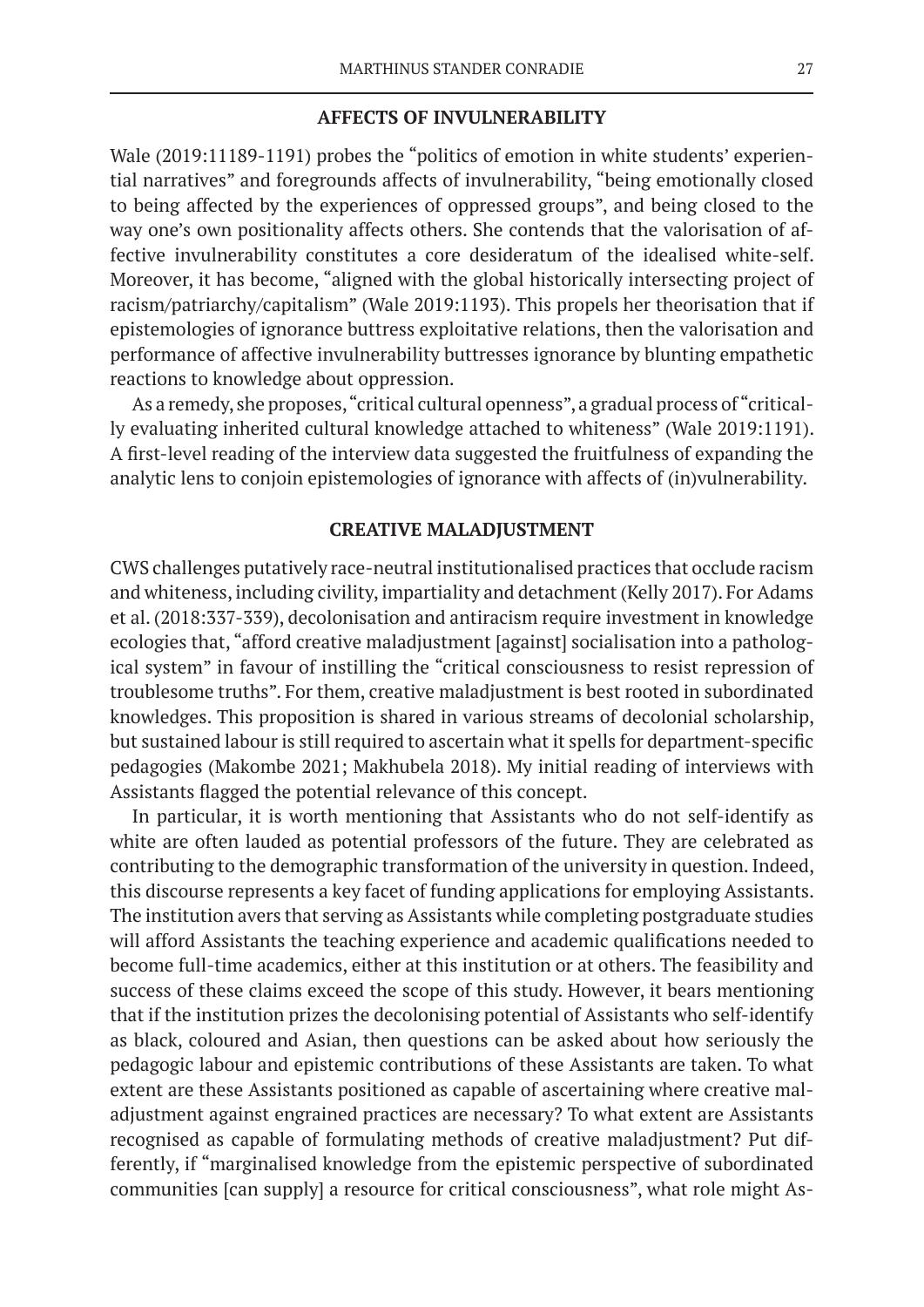sistants and their encounters with students play? These questions demand multi-layered responses and in this study, I call attention to directions suggested by Assistants' reflections during interviews.

# **FINDINGS**

Participants explored numerous avenues, but I hone this article on three sources of discomfort, followed by Assistants' reactions to students' penchant for citing personal experience. I start by citing two Assistants. Elucidating how their narratives intertwine epistemologies of ignorance and affective invulnerability demands some detail and furnishes a foundation for illustrating how other Assistants indirectly resist ignorance. To ease readability I follow Wale's (2019) simplified transcription conventions.

# **DISCOMFORT WITH EPISTEMIC MEDIATION**

Two Assistants expressed discomfort with the epistemic and ontological position from which they mediate knowledge when engaging students in learning (i.e. speaking from white subject positions). Their discomfort clustered around moments that signalled students' unfamiliarity with Apartheid history and with histories beyond South Africa (in these Assistants' estimation).

Elaine:

I was uncomfortable with the literature that was American-centric. The racial issues in the literature are very different from South Africa. Students don't know all the historical details, but also I don't want to come across like I'm telling these black students this is how racism is, you know. I felt maybe that they would be like, well what do you know about racism because you're not black? What do you know about experiencing racism?

# Jacque:

What right do I have to tell students about Apartheid or other history? I never went through that. All I know is the knowledge I've learned. I haven't really experienced any of the hardships. It sort of puts me in a push-pull situation, where I can correct the student about history. But do I have the right? What if the student approaches me and says you don't know the struggle. You don't know what we go through today.

Both Assistants frame themselves as vulnerable to questioning when sharing knowledge about histories of racism. Both self-identify as white and conjecture that students consider them white (female and male, respectively). Given this racialised and gendered positionality, they anticipate that students could repudiate that knowledge based on experiences of being racialised as black. Blackness is thus ascribed a certain knowledgeability.

It is worth mentioning that this openness to question one's suitability as a teacher might be necessary in contemporary South Africa, especially if racialised as white, and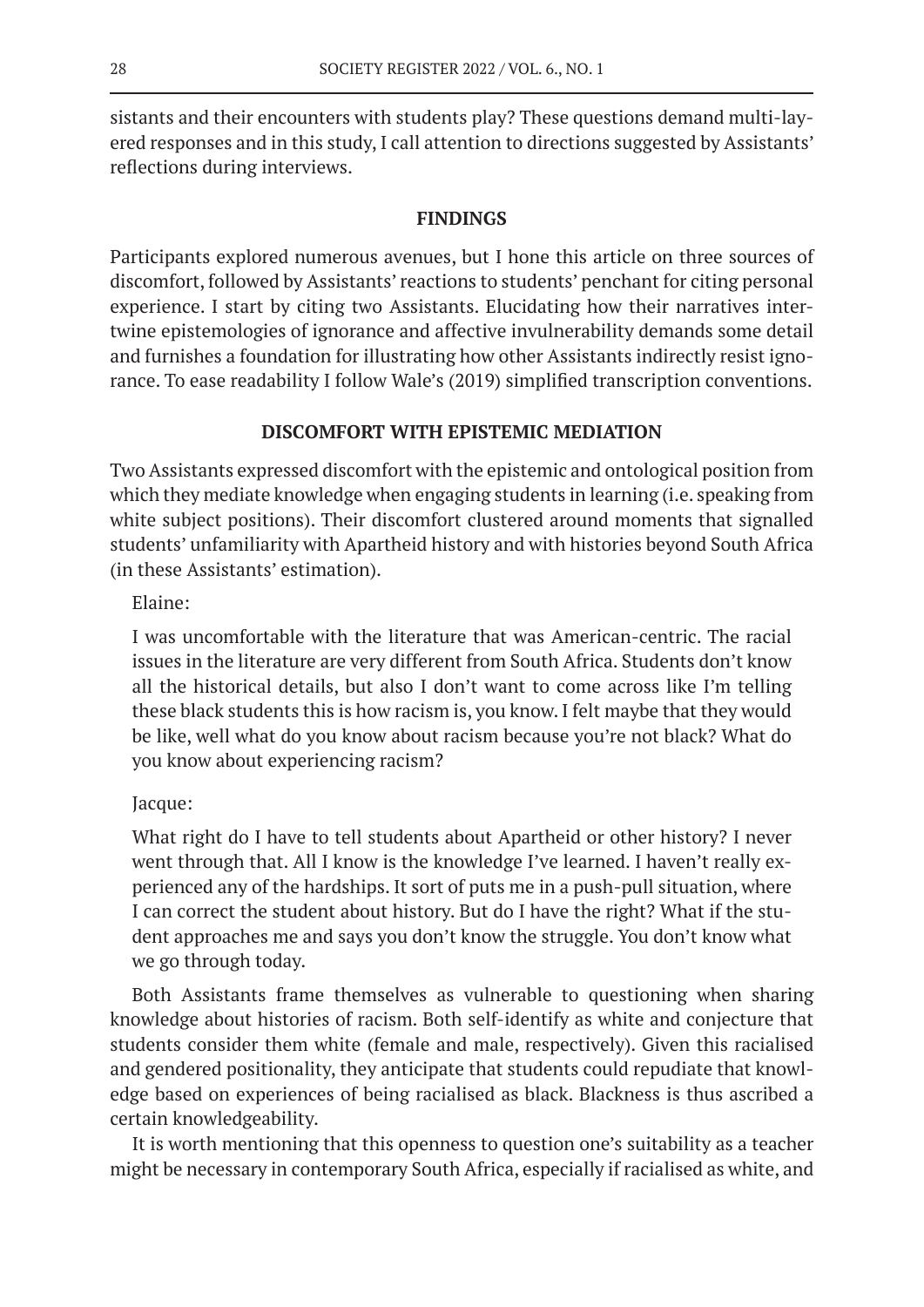where it leads is important. Initially, framing themselves as questionable appears to approximate the vulnerability Wale (2019) considers pivotal for critical cultural openness. This includes scepticism against the notion that totalising, objective knowledge (historical or otherwise) is attainable, since knowledge is readily co-opted by hierarchical positionality, including the identity-defensive concerns of whiteness and patriarchy. Consequently, the Assistants' reflections also approximate, "critical historical consciousness", the capacity to de-naturalise the memory practices implicated in normalising the coloniality of knowledge, being and power (Adams et al. 2018:337). Initially, these capacities seem evident from the Assistants' openness to anticipate the contingency of the knowledge they can share.

However, as they narrate students' lack of historical/contextual knowledge their reflections also suggest the simultaneous operation of affects of invulnerability and epistemologies of ignorance.

## Elaine:

I think lecturers are being too high brow, expecting too much. You have to take it down real basic. We are told to focus on how students are interpreting the text and that sort of forgets that students don't know how to read the text in the first place. They can't interpret because they don't understand and they don't know how to write academically.

# Jacque:

Students tend to bring in personal issues into their essays and they don't know how to separate like real life from academic writing. I've had essays where they say like they can relate to the poverty in the story because they have grown up in townships with a dirt road and no lights. It seems like an automatic response. When they see this imagery in the text it sort of triggers this response that oh I can relate to this now.

A distinct form of ignorance is projected onto students. Students lack granulated historical knowledge and lack mastery over institutionalised expectations surrounding academic writing, at least in terms of the norms these Assistants invoke. Earlier, the Assistants foregrounded their own vulnerability to students' knowledge. Instead of excavating that knowledge-base and its potential contribution to literary analyses (including its shortcomings), students' epistemologies are delegitimised. The implications, from a CWS perspective, are manifold. I belabour two of them here.

First, these narratives resonate with Sue's (2013:666) observation that race-talk violates the assumption that intellectual inquiry demands "objectivity [and] detachment". Seeing this issue persist from 2013 into the present, despite the hype around decolonisation, is problematic.

Second, and more pivotal in relation to Mueller (2017) and Wale (2019), these reflections hinder critical cultural openness and amplify epistemologies of ignorance and affects of invulnerability. To elaborate, the vulnerability occasioned by sharing information about racism with students who possess lived experiences of racism could prompt self-reflection and an openness to explore collaborative meaning-mak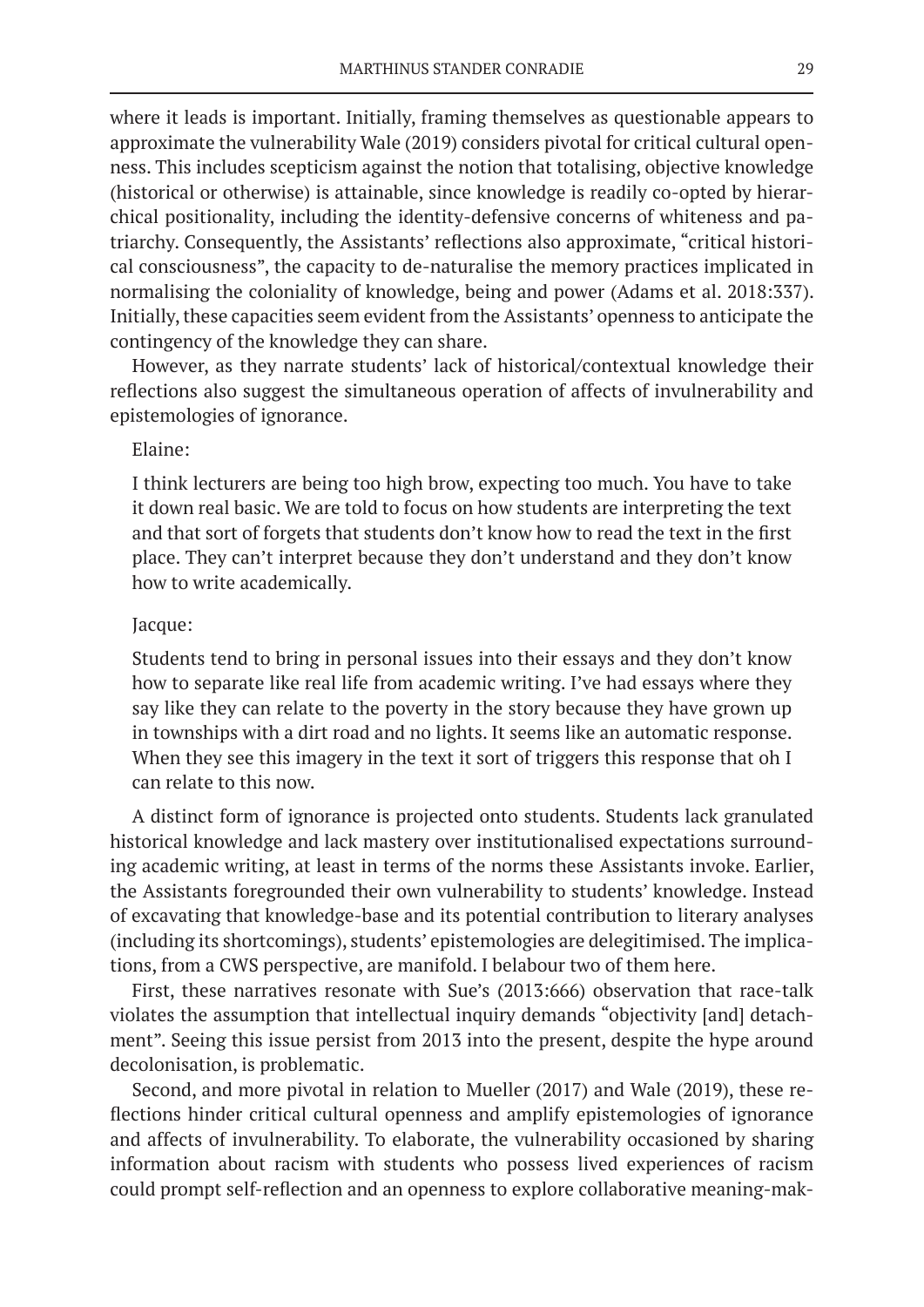ing, even if this requires accepting that students could launch critical inquiry from a knowledge-base that Assistants do not share. Instead, students are configured as deficient and maladjusted to the university setting. Doing this preserves invulnerability, since configuring students as deficient enables both Assistants to circumvent self-interrogation by locating the problem in students, allowing the Assistants to safeguard their status as bearers of expert, institutionally-sanctioned knowledge.

In short, Assistants are discursively equipped to sustain invulnerability. To frame students as maladjusted, Assistants must normalise prevailing university standards, despite vocal exhortations for decolonisation. This represents an exercise of power by capacitating Assistants to negotiate what types of knowledge around racism is avowed/acknowledged and what is delegitimised/suppressed. Wale (2019) reports broadly comparable gestures in the sense-making practices expressed by students, but under radically different conditions. Finding this pattern among Assistants illuminates moments where decolonisation meets resistance within department-specific nuances.

The proposition that students lack academic enculturation was elaborated when these two Assistants approached a theme expressed by all Assistants: students' proclivity for leveraging personal experiences and observations as prisms for literary analyses. As I hope to demonstrate, other Assistants responded differently to this student proclivity, reading it as an opportunity, rather than an inherent obstacle to learning. First, I examine another source of Assistants' discomfort.

#### **RESCUING WHITE MORALITY**

One other white Assistant articulated discomfort with the task of guiding white students to treat racism as systemic. Responding to texts that interpolate racism with poverty, some white students atomised these problems. Instead of reading this pattern as diagnosing white resistance, this Assistant attempted to "repair moral breaches" by averring, "sincere, passive white ignorance" among students rather than grappling with the probability of active resistance incited by encountering uncomfortable knowledge around racism (Mueller 2017:230):

## Teresa:

Compared to black students, more white students just don't recognise the link between poverty and racism. I think it's a perspective thing. I don't think white students were evading it. I think it's just something that they never thought could be linked. It wasn't on their radar.

Later, I intend to substantiate my argument that this constitutes an innovative, rather than habitual, manifestation of ignorance (Mueller 2017). To do so, I analyse Assistants' responses to students citing personal experience. However, it is relevant at this junction to contrast the above with an Assistant who self-identities as black:

Refilwe: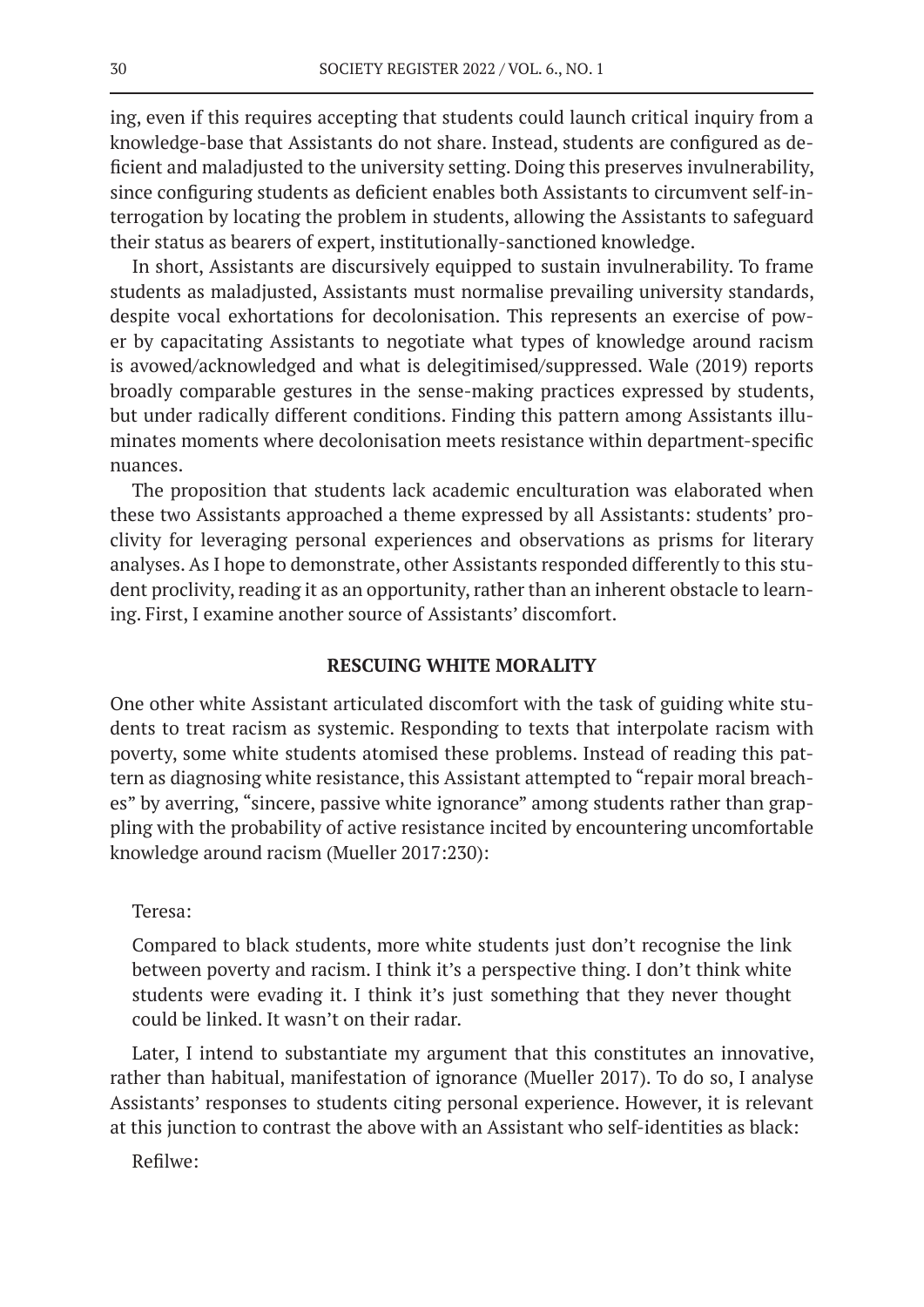How does someone who lives in South Africa not understand this dynamic? These students push away the systemic part of racism, of what made these people poor, even though the texts clarify that. When you write from a point of privilege, you disconnect.

For this Assistant, and several others, this reflection inaugurated a contrasting source of discomfort accompanied by a different mode of vulnerability: Assistants' concern over the potential hypocrisy of pressuring students to treat racism as systemic, while exhorting students to think independently.

# **HYPOCRISY**

# Neo:

So, I might come across as hypocritical because I tell students to think for themselves and then make such strong suggestions when I guide them to analyse how a text handles systemic racism. It becomes a slippery slope. It's a heavy task. You have to draw a fine line between not being forceful in your ideas, because it can have a lasting impact on students for whom the scales are only peeling off slowly.

# Check:

I do sometimes feel that I come across as forcing students to read all these texts and all these theories on racism when there are other theories out there that students might think are actually more factual.

## Elsa:

What right do I have to tell this majority of black students and minority of white students what racism is? What flipped a switch for me is that I moderate debates. It's the difference between giving information and facilitating a conversation. But this requires telling them not to coddle me because I am a white girl. But then you run a risk. You guide students towards systemic racism, while claiming they have to think for themselves.

For these Assistants (and seven others), discomfort is primarily seated in the difficulty of balancing independent inquiry with the risk that students (especially white students) could choose to isolate racism from poverty and other inequities thematised in the texts. The Assistants acknowledge the critical task of resisting the, "collective delusions that normalise the status quo of racial violence" but question how this might be balanced with automatous learning and the truncating effects of white resistance, including active ignorance against linkages between racism and poverty (Adams et al. 2018:339). Crucially, the difficulty is impelled by questioning how to advance critical thinking, instead of rote compliance with normative academic standards.

This conflict between normative standards and independent inquiry also surfaced when all fifteen Assistants spontaneously broached students' predilection for rooting literary analyses in what Assistants termed *personal experience*.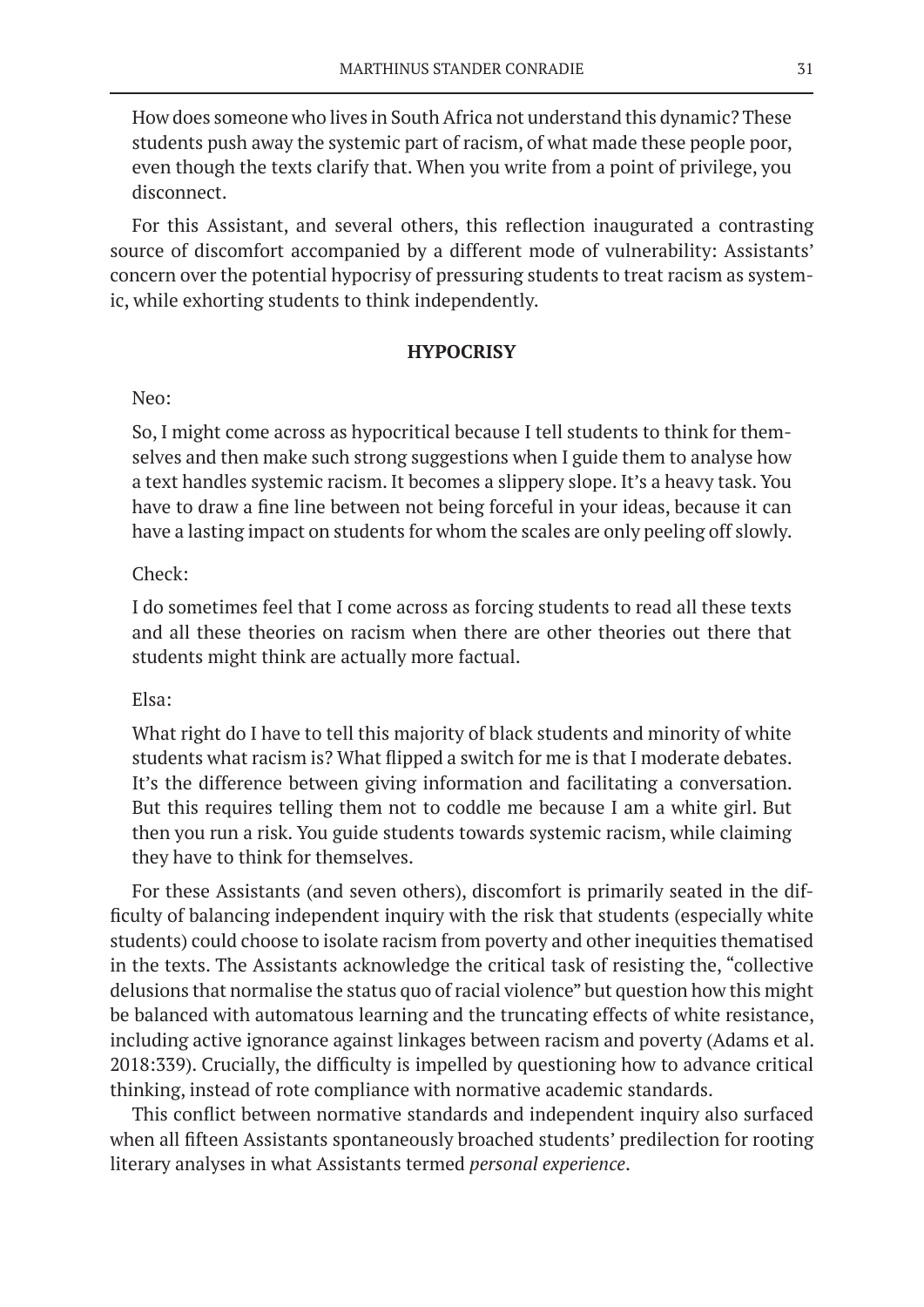## **INVALIDATING PERSONAL EXPERIENCE**

When asked to expound their claim that students are unfamiliar with academic writing, the two Assistants examined earlier explained:

# Elaine:

In the essays we had to mark it was very often quite uncomfortable because students would get very personal. Then I felt like I had to say okay I understand this is very personal for you. Like one student devotes much of her essay to her experience with potty training and toilets at home. I had to be like okay that's not what we're asking from you. It also happened especially with Coconut because I think a lot of them connected to Coconut because it is a very South African text. So they would start talking and writing about their personal lives and how they experienced instances of being called a coconut because those are the things we talked about during tutorials when they were relevant.<sup>3</sup>

## Jacque:

Students would relate their personal lives to scenes from the texts. I have to tell them it's about academic writing. I mean it's all good to relate personal experiences to the text during tutorials. For example, we will go from sexual violence in the text to gender-based violence in the country.

From a CWS perspective, the following tensions permeate these extracts. Assistants are tasked with helping students produce individual arguments that rely on textbased evidence. But some Assistants are unbalanced when they encounter personal accounts of lived experiences marked by deprivation. These two (and the four Assistants they represent) react by invalidating allusions to personal experiences (I will return later to whether these experiences are indeed simply personal or collective). Invoking hegemonic, colonial academic standards, they disparage students for failing to comply with institutional cultures. Are alternative responses viable?

In CWS, antiracist pedagogy should prioritise active, personal meaning-making over rote-learning and, moreover, valorise counter-narratives and power-disruptive responses to prevailing institutional arrangements (Makhubela 2018). Consequently, CWS suggests a shift in how the citation of personal experiences could be framed. To clarify, this is not to deny the risk that students can digress entirely from text-based study, delving into lived realities to the detriment of theory-based argumentation. However, interpolating lived realities of injustice with textual/literary representations can, in principle, be approached as an opportunity rather than an intractable obstacle to independent learning, especially if the process is construed as a stage in students' education towards whatever goals a department valorises.

<sup>&</sup>lt;sup>3</sup> For the sake of contextual clarity, it should be noted that students were required to explore interfaces between literature and material manifestations of injustice, including access to safe sanitation and sewerage (Robins 2014). From this standpoint, potty training in marginalised communities might indeed contribute to understanding resource deprivation in South Africa. Another Assistant, cited later, illuminates this possibility.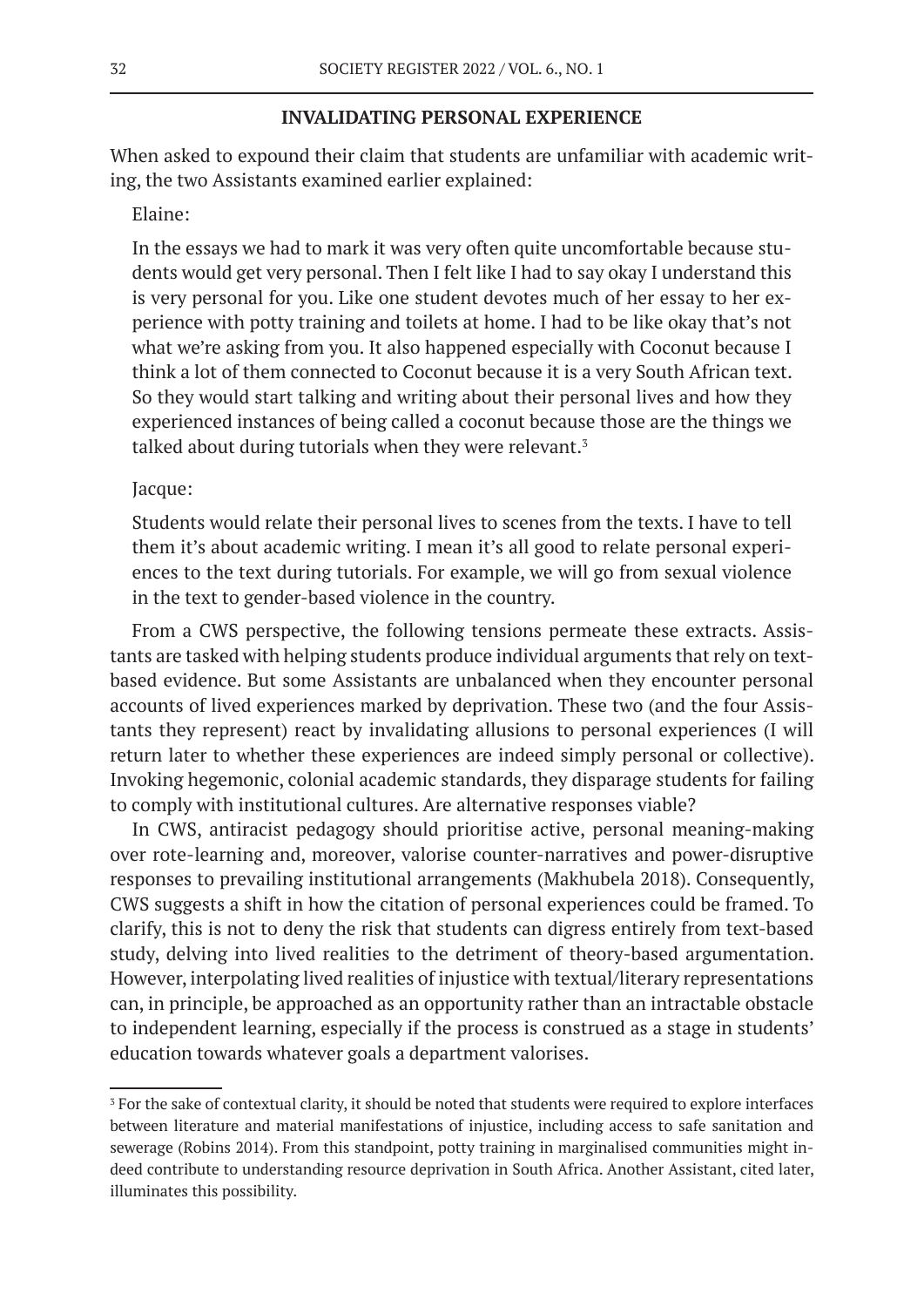Stated differently, the knowledge that students generate by unpacking lived realities can support interrogations of the texts under study, and can create new knowledge by placing text, experience and theory in dynamic conversation. Admittedly, this project is demanding. Drawing undergraduates into this process requires scaffolding and time, especially considering the general under-preparedness of most South African students (Allais, Cooper, & Shalem 2019). However, my argument is that, at the very least, whether the citation of personal experience is constructed as an impediment or opportunity matters for students' investment in their own education and for just pedagogy. Within the parameters of undergraduate literary explorations, antiracism and decolonisation can be served by positioning students as capable of decolonising their own learning by, among other practices, narrating lived knowledge, especially if Assistants are able to facilitate rich encounters between text and experience. This proposition is supported by other Assistants who voiced this possibility. For instance, the extract that opened this article suggests that students can engage texts as critical resources, instead of, "just something they read for marks". Before elaborating, I suggest that apart from being a missed opportunity, the injunction against personal experience manifests epistemologies of ignorance and affects of invulnerability.

Attempts to incorporate personal experience into academic analyses are constructed as violating normative standards, instead of a potential resource for exploring subordination. This construction presumes the ideological neutrality of hegemonic standards, ignoring its colonial underpinnings. It sustains invulnerability by enabling four of the Assistants to evade the discomfort of implicating their own relative privilege with students' accounts of material realities of racialised deprivation. It also discursively equips Assistants to ignore the degree to which their own academic achievements (as postgraduate students) are premised on compliance with colonial academic standards:

# Elaine:

In my previous university, we really had it drilled into us in undergrad and honours. You don't speak about personal experiences. You have to remove yourself from your writing. There's no I think this and this is my opinion. So I think I'm coming very much from an experience of you don't do that.

# Jacque:

When I was going through university we were always told that you do not bring personal experiences into academic writing. Now, especially when we teach texts on racism, it just comes into their writing.

Finally, this construction also enables Assistants to forestall challenges to their authority, based on putatively neutral standards. Directly challenging the lived experiences of students who endure intersectional and material injustice could encounter accusations of racism and insensitivity. A safer route for evading discomfort is to retreat to topics over which Assistants can claim expertise, including the academic conventions they have mastered. But doing this demands ignorance of how these conventions are complicit in coloniality. Such identity-defensive manoeuvring showcas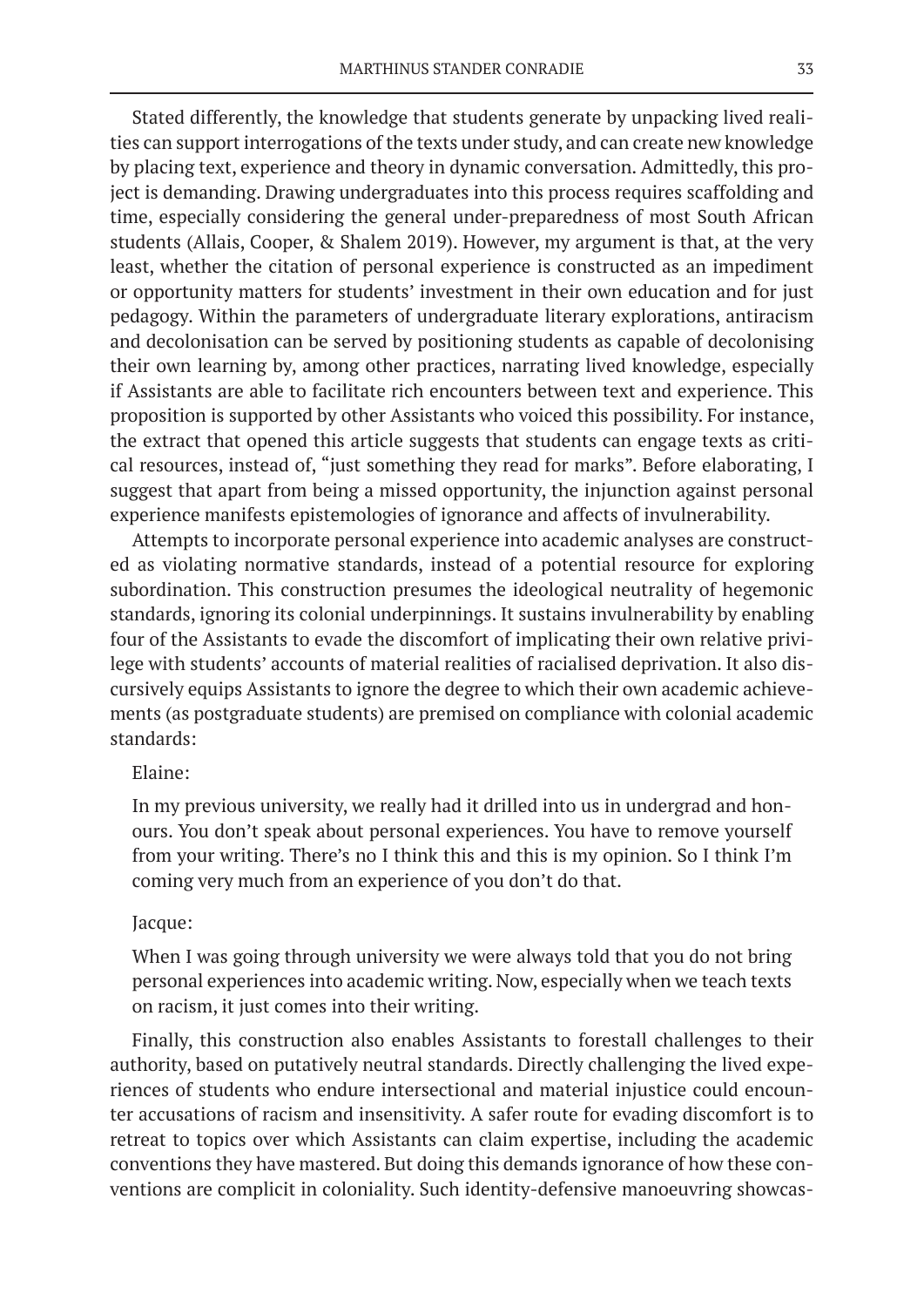es how epistemologies of ignorance and affects of invulnerability intersect to stymie openings for critical inquiry. It signals the exigency of creative maladjustment against ostensibly-neutral institutional cultures.

However, not all Assistants responded this way. Before analysing alternative responses, another vital point about the construction of *personal experience* is necessary.

# **EXPERIENCE VS OBSERVATION**

# Elaine:

They get personal in the tutorials where it's relevant, like talking about the toilets thing, but then they go put it into academic writing and I have to be like, well no this is more formal whereas tutorials are informal.

## Jacque:

For example, we will go from sexual violence in the text to gender-based violence in the country. Students go to how it is prevalent in the country and nothing is getting done about it.

The practices construed as *getting personal* are equally readable as observations of communal realities. Students are not simply narrating subjective experiences with entirely affective overtones, or selecting a soft/easy alternative over cognitive theorisation. Instead, students proffer observations of collective life under unequal conditions. To these Assistants, such discussions are permissible during the opening tutorial sessions, but not during writing, which might have generated confusion among students. Regardless, it seems that what could have been framed as *observations* are instead actively constructed as *getting personal*. Thus, denigrating these observations as intrinsically personal and irrelevant to academic study seems less like the passive enactment of an institutionally-sanctioned objective-subjective dichotomy. Rather, it seems like an innovative way of circumventing discomforting truths that rupture the twin objectives of whiteness: to continue enjoying the spoils of structural dispossession, while maintaining a personal and collective sense of moral integrity (Mueller 2020). As such, the proscription constitutes more than a habituated reaction. It also represents a creative accomplishment that insulates whiteness (Mueller 2017).

Finally, the reflections of a more experienced Assistant who often mentors novices, supplies some tentative confirmation since she explicitly mentioned that, "some white Assistants have asked me whether it's okay to avoid discussing racism". However, most Assistants responded differently.

# **EXPERIENCE AS AN OPPORTUNITY**

Refilwe:

If a literary text makes you connect with it to such an extent that your life connects to it, then the author is doing something right because clearly the author has encapsulated some part of your life. So let's talk about that. Let's unpack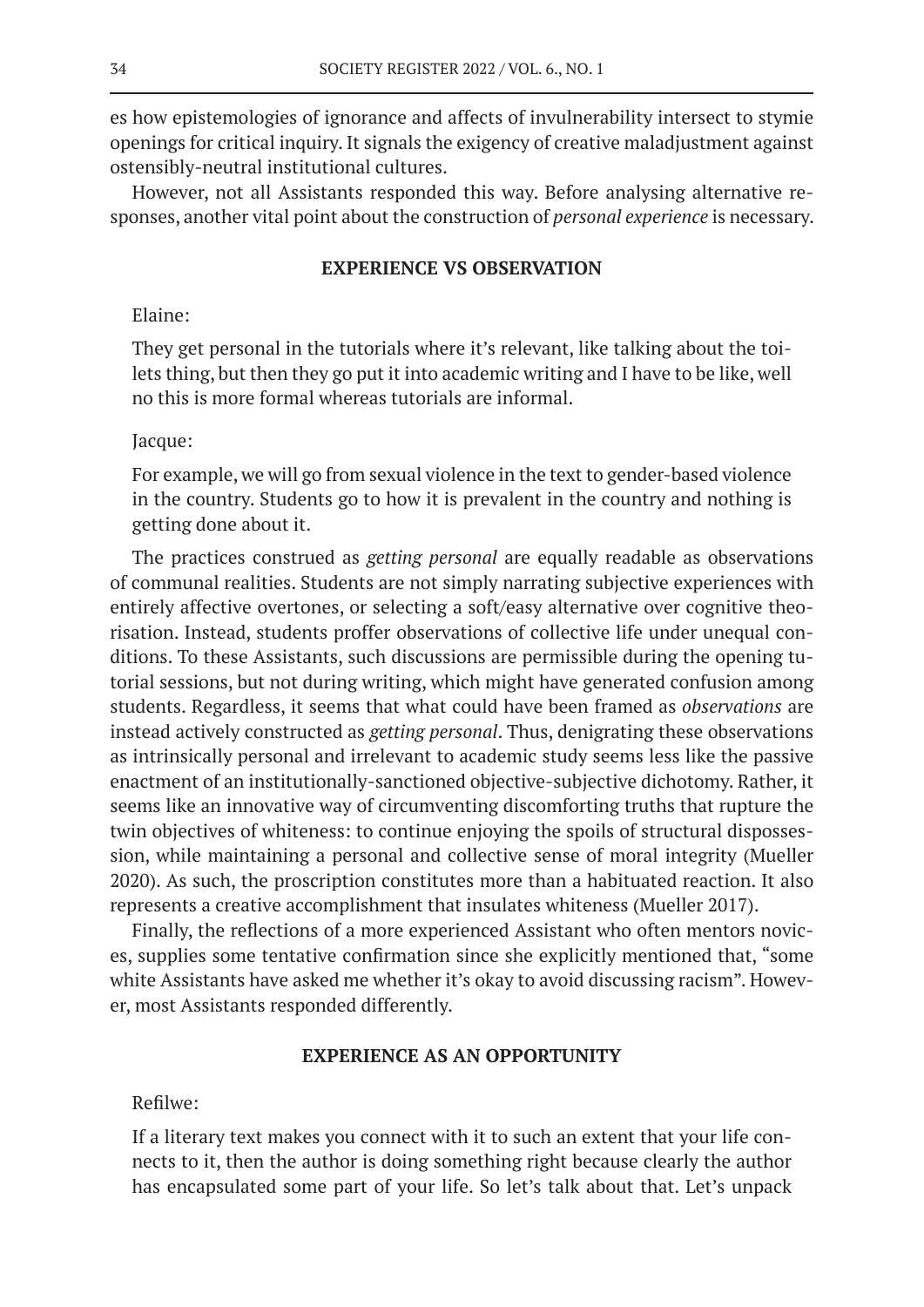that. Some of the black students didn't have the English to portray poverty as a form of systemic racism, but I could tell from their writing that they understood that because of Apartheid we now have the situations we have. But I still comment when students don't connect it to the story. But by contrast, many white students struggled to see how black and coloured South Africans today are disadvantaged. For example, they said people should be working harder. There's no reason for people to be poor and people just have to save money.

## Alexie:

Personal experience comes up quite a lot, and students use it to validate their argument about the text, race and racism. So, they use their personal experience as a booster. Like, I know what I am speaking about. I have lived through this. And it comes with a level of confidence. I do think the fact that black students can so closely relate to issues of race and racism makes them confident. It's never a case of black students being mean. They are assertive. They know what they are talking about.

Ten Assistants interpreted students' attempts to co-ordinate literary analyses around lived experience as signalling, "reality attunement of racism perception" (Adams et al. 2018:343). Rather than lamenting students' writing as subjective, affective and irreconcilable with academic inquiry, these Assistants read students as understanding racism and as capable of grasping how some literary texts frame structural injustice in ways that unsettle whiteness-comforting logics, which reduce racism to mere prejudice and which fail to question liberal individualism's *work harder* ethics (Mueller 2017). Experiential knowledge is thus considered a potential resource for validating arguments. In Wale's (2019) terminology, such analyses can nurture critical cultural consciousness, or critical historical consciousness for Adams et al. (2018). Racialised differences between students' perceptions of racism also help Assistants to diagnose the emergence of white resistance.

Tellingly, none of these Assistants assumed that citing personal experience (or communal observations) automatically produced sound literary scholarship. Unrealistic optimism is absent. Problems with academic literacy, and even basic literacy, are acknowledged. Nor do these Assistants mandate engagement with personal experience/observations. The practice is constructed as an option that needs careful scaffolding, support and time as students ascend the levels of undergraduate study.

Among the most revealing of these constructions of personal experience as a pedagogic resource, is a reflection from an Assistant who indirectly challenges the earlier "potty training" narrative. Reflecting on tutorial sessions (face-to-face prior to Covid-19 and online during 2020-2021), she unfolds discussions of Robins (2014), which was assigned reading in relation to *Coconut*:

## Daria:

Most black students were speaking from experience, since many do not have access to safe sanitation and sewerage. White students were quiet. So, I asked one of them what she thinks about protesters throwing excrement to protest against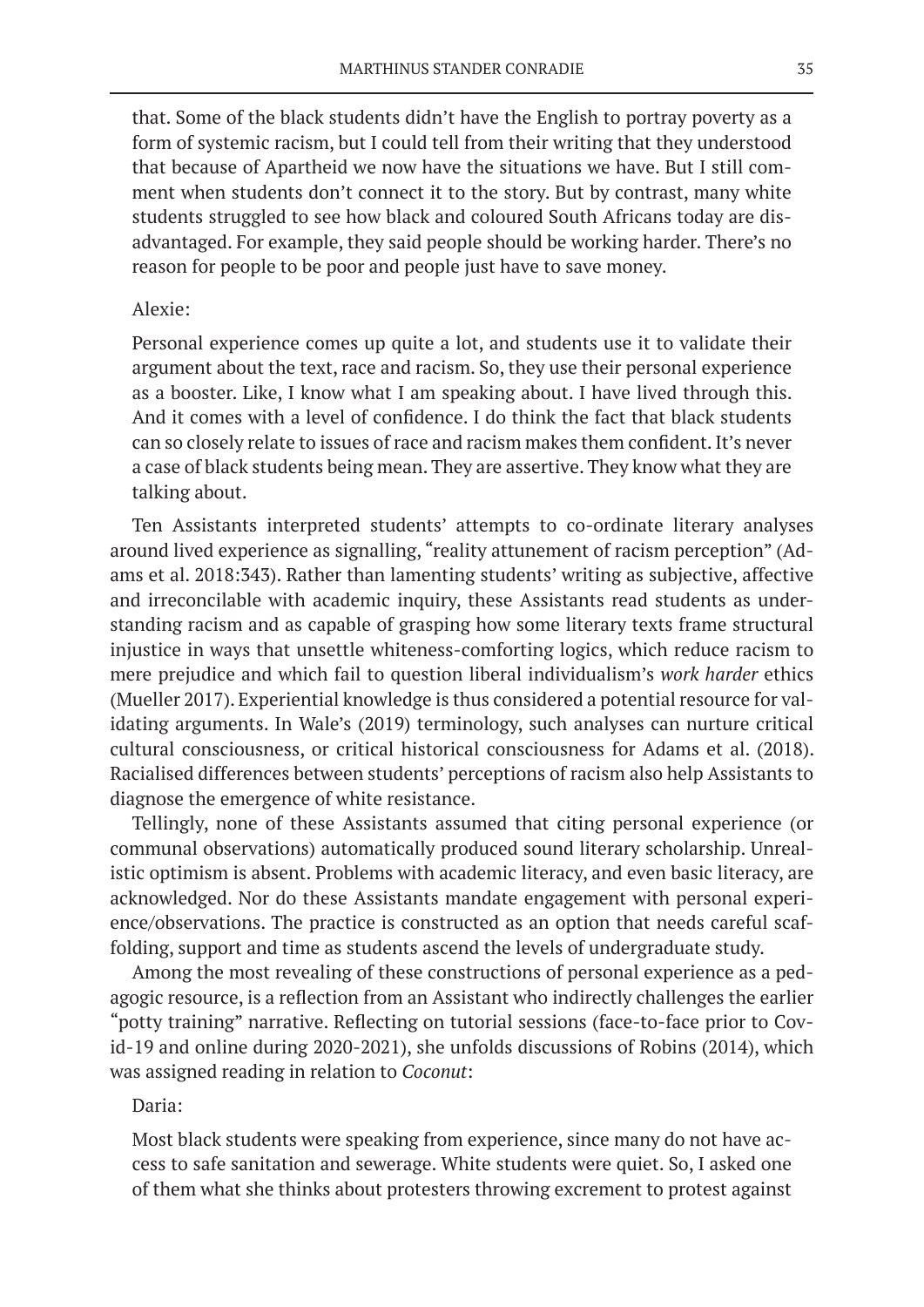poor sanitation. She said it was disgusting. Black students tried to explain that such radical methods mean people have exhausted other methods. She was adamant. Then in her essay, she repeated her disgust. She took it as if she was attacked. It struck me how this student showed no empathy for protestors.

The Assistant offered this interaction to exemplify active resistance from white students, and to explain how she attempts to counter it. First, she recognises that detachment from material deprivation encumbers empathy and obstructs critical learning by impeding this student's ability to implicate her own privilege in the marginalisation of others. As such, this reflection resonates with the earlier one, "How does someone who lives in South Africa not understand?" Second, in response, the Assistant allows experiences of subordination to challenge resistance and, potentially, disrupt ignorance. The effectiveness of this technique exceeds the scope of this study, but it bears noticing how experiential knowledge is leveraged to unseat whiteness-insulating logics. Relatedly, this Assistants' reflection opposes the invocation of academic standards mentioned earlier. She avoids a dichotomous construction of personal experience as either a distraction from, or definitive indication of learning. Rather, she recognises the uncertain and pluralistic interplay of competing knowledges occasioned by students' interaction.

From a broad pedagogic perspective, this interplay can be valued for its potential to enliven active, yet difficult, collective knowledge construction. For CWS, the interchange can engender reality-attuned knowledges that unsettle strategic ignorance and obfuscatory logics around racism, at least potentially.

In short, most Assistants framed such interactions as opportunities for active learning, whether these transpired during face-to-face (pre-Covid) or online tutorials (2020-2021). The same logic shaped most Assistants' reactions to seeing personal experiences/observations emerge in students' writing. Methodologically my analysis is weakened by an ethical injunction against accessing students' essays directly, barring me from investigating their writing first-hand. Future research could rectify this.

## **CONCLUSION**

Decolonial scholarship elevates, "the epistemic perspective of subordinated communities" as a resource for repudiating, "the White-washed roots of mainstream constructions of reality [in favour of] alternative constructions that better reflect and promote the aspirations of broader humanity" (Adams et al. 2017:339-341). Precisely what this entails for undergraduate studies is debatable. Curriculum reform stresses the urgency of exposing students to texts and theory by antiracist, anti-colonial scholars from the Global South (Makombe 2021). This exhortation is generally accepted, but its implementation calls for ongoing research at micro levels, as embedded in the macro.

To my knowledge, decolonial scholars have not yet grappled directly with how decoloniality is served or stymied at the level of Assistants confronting students' unexpected writing strategies. Similarly, CWS esteems experiential knowledge for its potential to expose the subtle collusion of whiteness and systemic injustice, but how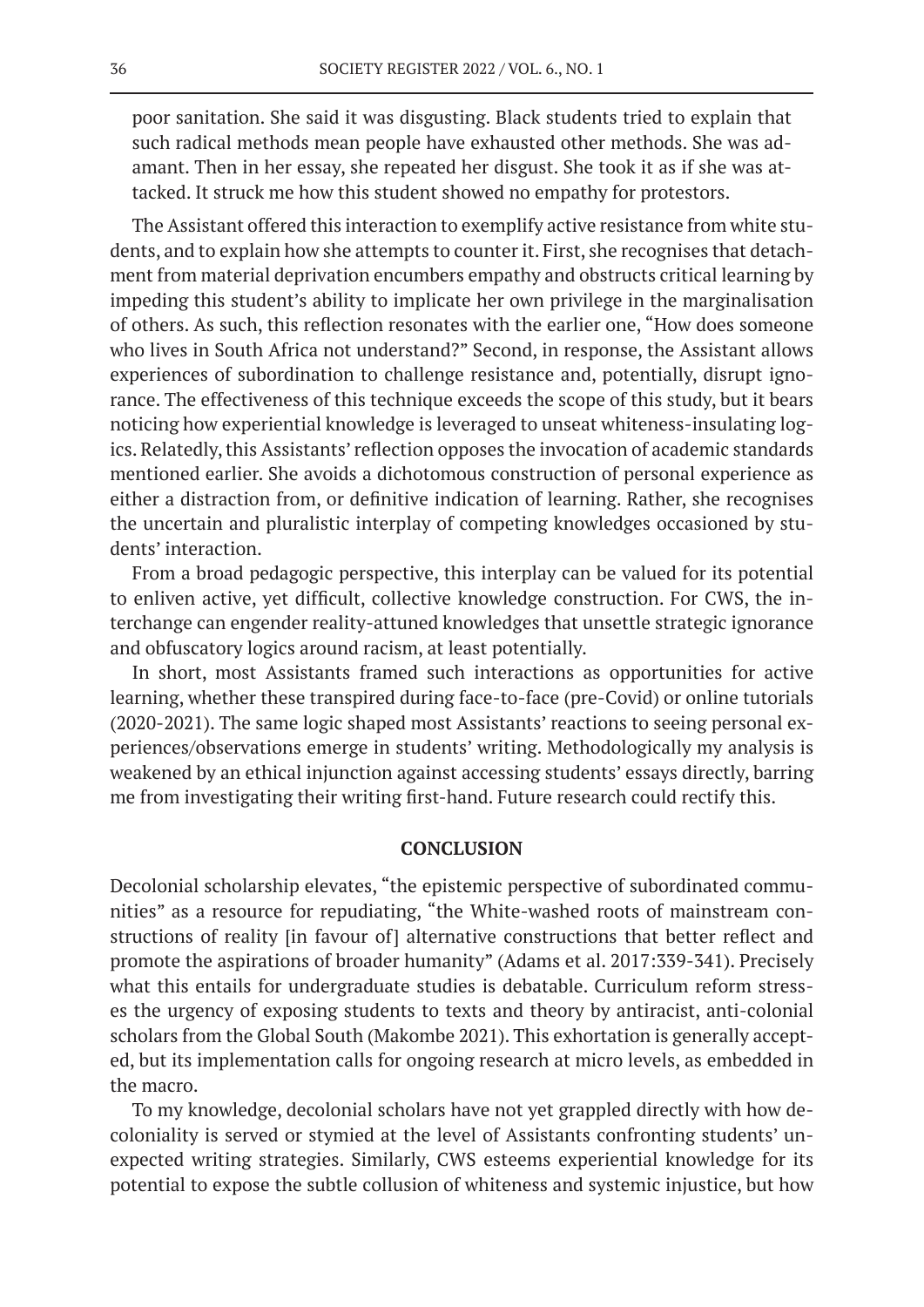should this precept change undergraduate studies with antiracist aspirations? Does it necessarily demand that students be encouraged to explore combinations of academic analyses and experiential knowledge? As an entry-point for these questions, I have suggested that how Assistants construct and respond to this student-generated practice matters. Several context-specific caveats bear mentioning.

Assistants work under demanding conditions. There is no doubt that many South African students enter university without having mastered basic literacy, owing to historically-grounded problems (Allais et al. 2019). This might evoke some empathy for the assertion that academics, "are being too high brow". Moreover, Assistants have no agency in selecting the texts or learning objectives they teach; consequently, they may not feel at liberty to respond flexibly to writing strategies that appear unconventional from normative/hegemonic standpoints. Additionally, although all Assistants have explored critical theory, this does not mean that Assistants have been exposed to theorists who call for students to link experiences to systemic arrangements. While critical theories prize counter-storytelling, not all make unambiguous calls for student-essays that bridge literature and quotidian realities. Taken together, these observations might suggest that critiquing some Assistants for expressing discomfort with what they term *personal experience* is mistaken. Expecting Assistants to ascertain the coloniality implicit in delegitimising this practice might be expecting too much.

However, other contextual variables include Assistants' training manual, which flags the expectation that students should read texts in relation to cultural, communal and personal values. Finally, Assistants occupy an institutional space rife with public lectures and paper presentations on decolonisation, including antiracism and counter-narratives. These factors suggest that the twin moves to frame students as deficient when they work with *personal experience*, and the subsequent move to rationalise this framing by invoking normative academic standards, represents an active, obdurate enactment of racialised ignorance, capable of encountering alternative, antiracist interpretations without allowing these to destabilise normative conventions (Mueller 2017).

If decolonisation aims to trouble collective delusions that succour ignorance and control how subordinated knowledges are legitimised, then the above-mentioned manoeuvres of ignorance also warrant problemitisation. Simply asking Assistants to accept personal experience or to commit to antiracism is inadequate. Instead, an alertness to innovative logics that occlude whiteness is necessary. In this, I concur with Mueller's (2017:235) proposition that apart from aiming to "generate awareness" about whiteness, critical responses must also make "ignorance more difficult" by intensifying the labour required to sustain ignorance, with the goal of ultimately stabilising self-reflexivity.

More specifically, the key proposition I hope to articulate here is not to read the findings as suggesting that Assistants must necessarily be trained to encourage students to anchor textual analyses in personal/collective experiences/observations. Decolonial theory does not mandate the elevation of student experience, but it does exhort vigilant deliberation on which epistemologies are (de)legitimised (Makhubela 2018). Therefore, my argument is that how Assistants react to unexpected and poten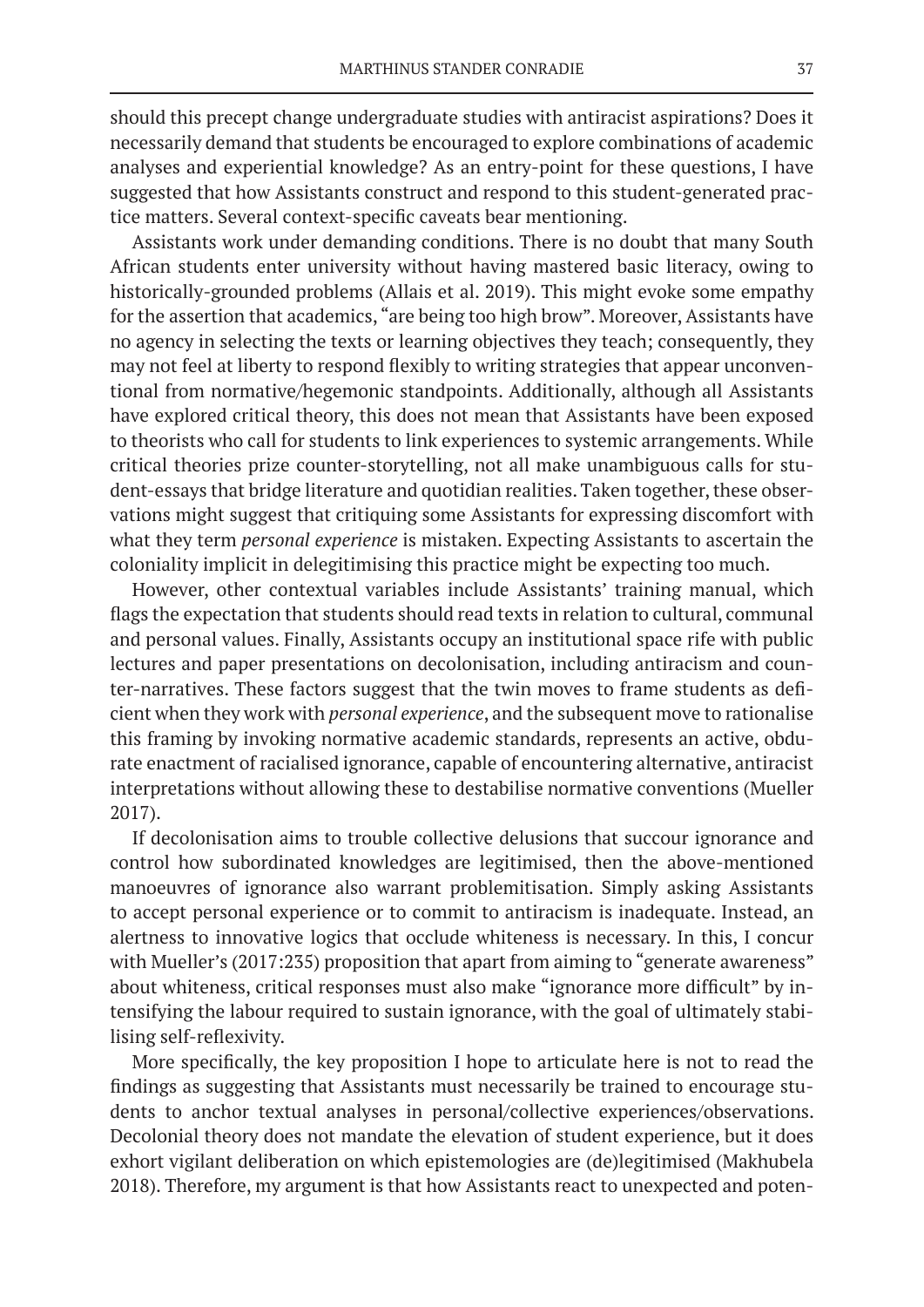tially non-normative student-practices is paramount for expanding Assistants' capacity for recognising how students grapple with racialised realities and for supporting students' learning effectively.

Far from selecting a soft option, students have indeed struck upon one avenue (among many) for learning. This avenue is incomplete; it could benefit from increasingly deeper theorisation about, for instance, intersections between the personal and systemic. Nevertheless, this avenue can help students to untangle the complexities of marginalisation and to deliberate how literary texts can augment opposition to oppression, even when those texts engage foreign/unfamiliar contexts. Most Assistants recognised this, framing students as struggling with basic literacy, but nonetheless busy with earnest ventures to bridge textual and personally-relevant analyses. The frequency with which most Assistants constructed students as active-yet-struggling, bolsters the interpretation that other Assistants are leveraging ignorance actively and creatively, rather than habitually.

CWS scholars often respond to racism-supporting practices among students or teachers by recommending sensitisation through training. Training is also a regular fixture in South African institutional discourses. This might prompt the suggestion that Assistants should be instructed to search for the subtle operation of whiteness in their own pedagogies. Although welcome, the findings illustrate that some Assistants already evince this capability, at least partially. While always incomplete, open to growth and susceptible to degradation, the aptitude is traceable. What Assistants construct as *personal experience* is generally recognised as an opening for a kind of education that can contribute to decolonisation by endorsing and incrementally enhancing engagement with literature as a lens for appraising how coloniality affects quotidian existence. This observation also points in another direction.

As mentioned earlier, non-white Assistants are often celebrated as future professors. If higher education is indeed committed to this endeavour, instead of using it for public relations, then institutions should take such Assistants seriously, especially their agency and the directions for creative maladjustment suggested by their pedagogic experiences. This includes their sense that *personal experience* contributes to decolonisation, even if this practice violates some academic norms. From Wale's (2019) perspective, it is also interesting to note that these Assistants articulate a risk of hypocrisy when calling on students to think independently, while nudging them towards situating the personal in the systemic. Whatever else this apprehension might betoken, it indicates these Assistants' openness to vulnerability, including epistemic and affective vulnerabilities, which enable them to question their own authority and pedagogic methods in ways that engender openness to innovation including students' grappling with experiential knowledge (Wale 2019). How Assistants frame and cope with these pressures, how the institution can attenuate the pressure, and what new pressures arise beyond Covid-19 all invite future scrutiny.

Other questions opened up by this study include whether students and Assistants racialised as white have an obligation to engage not only the epistemologies generated by the texts under study, but also by students and Assistants racialised along other axes. If so, how should white students and Assistants meaningfully respond or impli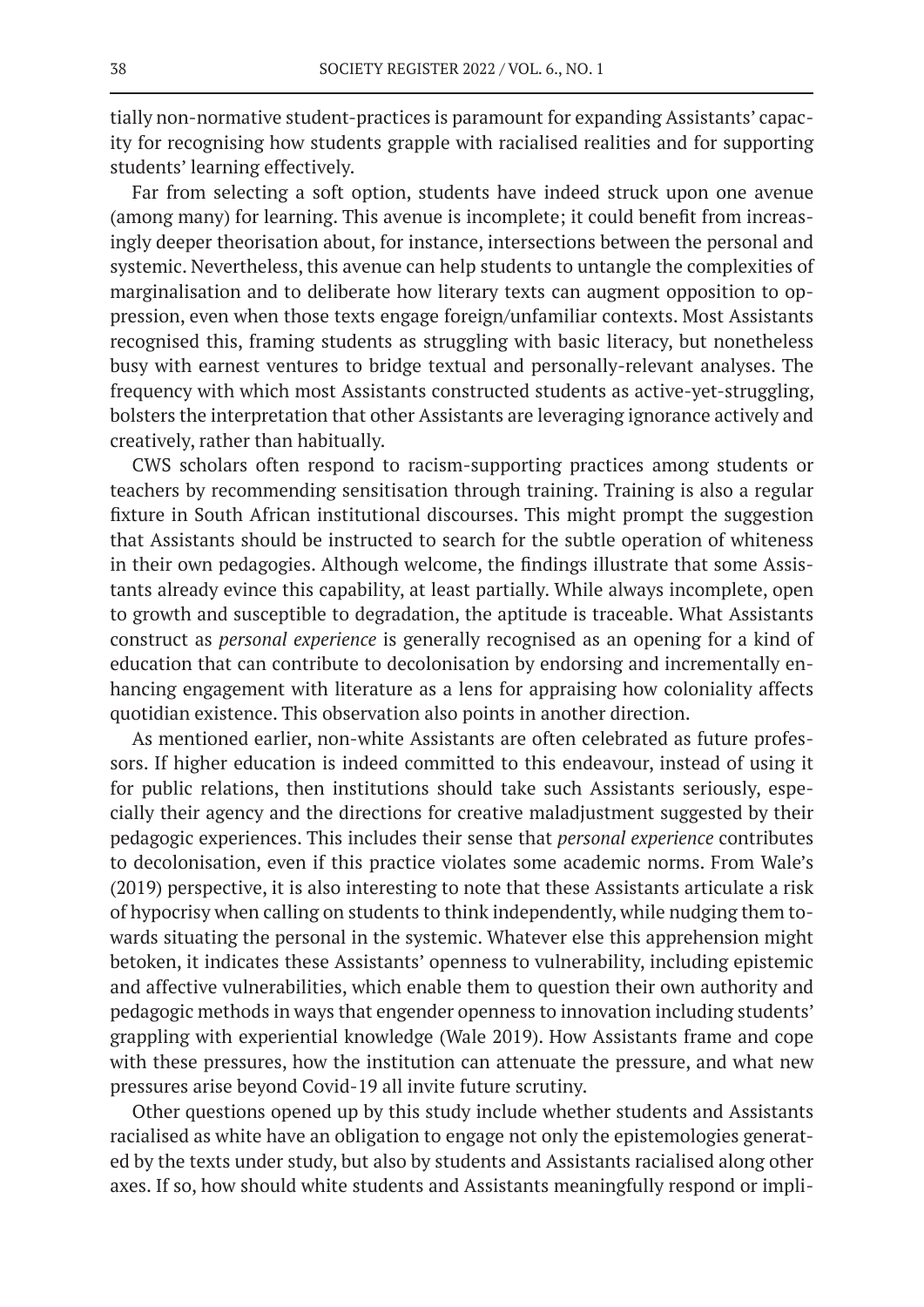cate themselves in these experiences? Finally, there is of course a major risk in white people consuming black experiences as a facile/superficial gesture of exculpation for racism.

**FUNDING:** This research received no external funding. **CONFLICT OF INTEREST:** The author declares no conflict of interest.

# **REFERENCES**

- Adams, Glenn, Phia Salter, Tuğçe Kurtiş, Pegah Naemi, & Sara Estrada-Villalta. 2018. "Subordinated Knowledge as a tool for creative maladjustment and resistance to racial oppression." *Journal of Social Issues* 74(2): 337-354.
- Allais, Stephanie, Adam Cooper, & Yael Shalem. 2019. "Rupturing and reinforcing inequality? The role of education in South African today." *Transformation: Critical perspectives on Southern African* 101: 105-126.
- Kelly, Laura. 2017. "Welcoming counterstory in the primary literacy classroom." *Journal of Critical Thought and Praxis* 6(1): 38-52.
- Kerr, Philippa. 2020. "Addressing five common weaknesses in qualitative research: Sticking feathers together in the hope of producing a duck." *PINS* 59: 107-123.
- Makhubela, Malose. 2018. "Decolonise, don't diversity: Discounting diversity in the South African academe as a tool for ideological pacification." *Education as Change*  22(1): 1-21.
- Makombe, Rodwell. 2021. "The Covid-19 Pandemic as a Platform to Rethink the Decolonisation of Higher Education in South Africa." Pp. 1-16 in *Covid-19 Interdisciplinary Exploration of Impacts on Higher Education*, edited by T. Mgutshini, K. Oparinde, & V. Govender. Johannesburg: Sun Press.
- Mueller, Jennifer. 2017. "Producing colourblindness: Everyday mechanisms of white ignorance." *Social Problems* 64: 219-238.
- Mueller, Jennifer. 2020. "Racial ideology or racial ignorance? An alternative theory of racial cognition." *Sociological Theory* 1-28: DOI: 10.1177/0735275120926197
- Robins, Steven. 2014. "The 2011 Toilet Wars in South Africa: Justice and transition between the exceptional and the everyday after Apartheid." *Development and Change* 45(3): 479-501.
- Sue, Derald. 2013. "Race talk: The psychology of racial dialogues." *American Psychologist* 68(8): 663-672.
- Wale, Kim. 2019. "Towards critical cultural openness: (in)vulnerability in white student narratives of transformation in South Africa." *Ethnic and Racial Studies* 43(7): 1189-1207.